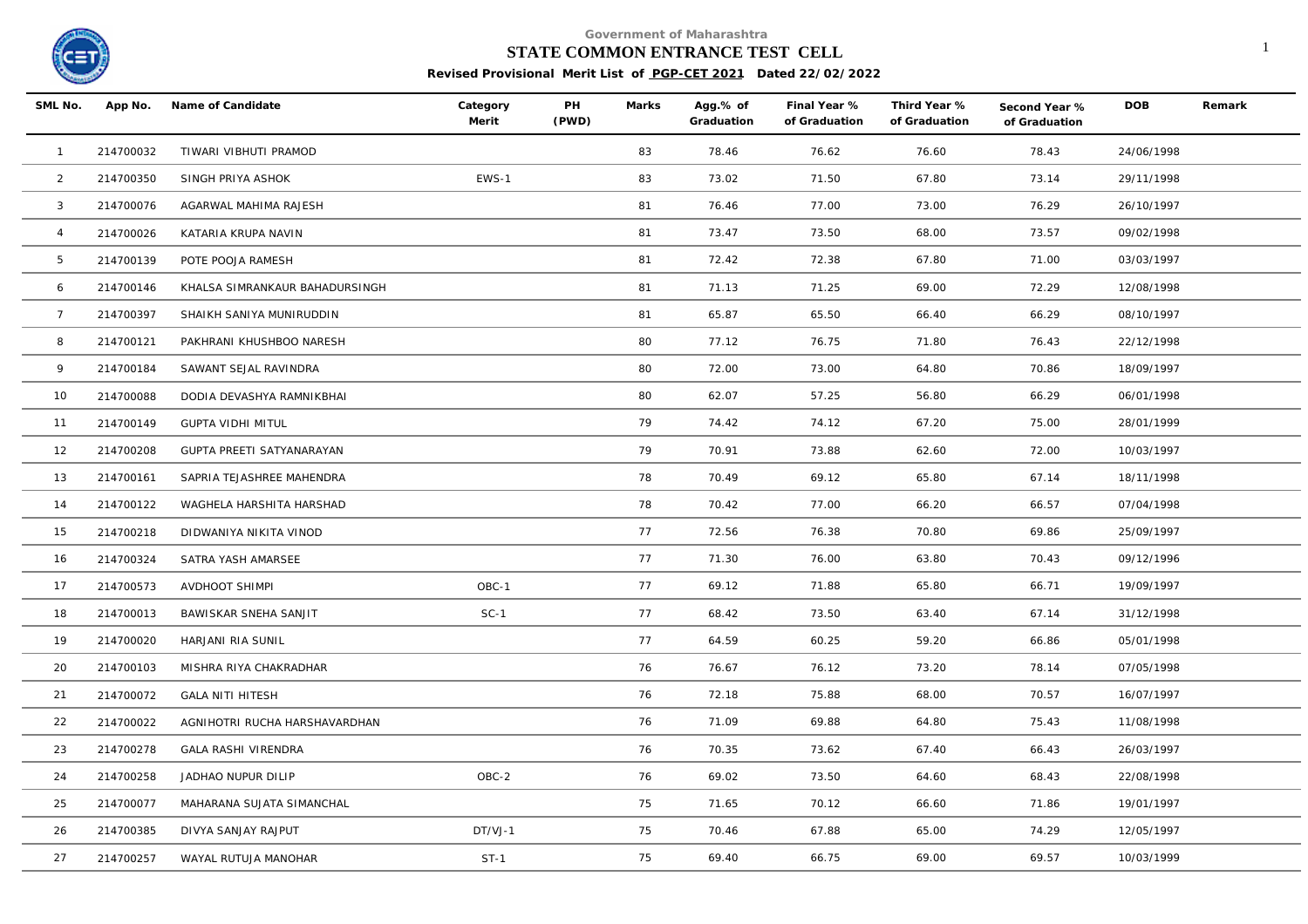

# **STATE COMMON ENTRANCE TEST CELL** 2

| SML No. |           | App No. Name of Candidate    | Category<br>Merit | PH<br>(PWD) | Marks | Agg.% of<br>Graduation | Final Year %<br>of Graduation | Third Year %<br>of Graduation | Second Year %<br>of Graduation | <b>DOB</b> | Remark |
|---------|-----------|------------------------------|-------------------|-------------|-------|------------------------|-------------------------------|-------------------------------|--------------------------------|------------|--------|
| 28      | 214700219 | SHAIKH SUHAIL AHEMED GULAM   |                   |             | 75    | 67.59                  | 68.25                         | 65.40                         | 64.29                          | 10/03/1996 |        |
| 29      | 214700480 | THAPAR SIMRAN SHIV           |                   |             | 75    | 66.32                  | 65.38                         | 62.20                         | 67.86                          | 12/10/1997 |        |
| 30      | 214700041 | DEOPA TWINKLE NARESH         |                   |             | 74    | 73.89                  | 78.00                         | 69.20                         | 71.86                          | 23/08/1998 |        |
| 31      | 214700508 | CHAVAN TANVI AJAY            | NT 1 (NT-B)-1     |             | 74    | 68.32                  | 71.50                         | 63.80                         | 67.71                          | 01/08/1998 |        |
| 32      | 214700655 | CHHAJED PRANALI RAMESH       |                   |             | 73    | 74.63                  | 72.50                         | 72.00                         | 76.29                          | 09/05/1998 |        |
| 33      | 214700623 | PAREKH NIKEE MEHUL           |                   |             | 73    | 72.60                  | 68.38                         | 64.60                         | 73.14                          | 29/11/1997 |        |
| 34      | 214700008 | GOKLANI SHWETA PRADEEP       |                   |             | 73    | 71.58                  | 73.62                         | 69.20                         | 69.71                          | 08/12/1997 |        |
| 35      | 214700572 | JADHAV SIMRAN VIJAY          | $SC-2$            |             | 72    | 71.26                  | 71.75                         | 68.60                         | 73.29                          | 03/08/1998 |        |
| 36      | 214700199 | SARAF MANALI MANOJ           |                   |             | 72    | 70.60                  | 72.38                         | 65.60                         | 67.00                          | 12/06/1997 |        |
| 37      | 214700332 | NAYAK AYUSHREE SHRIKANT      |                   |             | 72    | 70.11                  | 71.88                         | 66.60                         | 69.14                          | 24/04/1998 |        |
| 38      | 214700182 | DOSHI DEVANSHI MUKESH        |                   |             | 72    | 69.31                  | 75.00                         | 67.00                         | 64.71                          | 06/10/1998 |        |
| 39      | 214700148 | KADAM AMRUTA RAVINDRA        |                   |             | 72    | 68.24                  | 66.62                         | 66.20                         | 68.86                          | 08/10/1998 |        |
| 40      | 214700395 | TAMBOLI ARSHIN               | OBC-3             |             | 72    | 62.74                  | 66.62                         | 60.20                         | 60.14                          | 07/09/1998 |        |
| 41      | 214700525 | HIMANSHI BIPINKUMAR THAKER   |                   |             | 72    | 62.04                  | 61.75                         | 58.80                         | 60.00                          | 10/06/1997 |        |
| 42      | 214700191 | <b>GODBOLE SANIKA ATUL</b>   |                   |             | 71    | 73.44                  | 75.88                         | 70.00                         | 71.00                          | 09/05/1998 |        |
| 43      | 214700113 | MENDON SHREYA GANESH         |                   |             | 71    | 71.40                  | 73.25                         | 70.80                         | 68.43                          | 30/05/1998 |        |
| 44      | 214700267 | KULKARNI SHRIYA SATISH       |                   |             | 71    | 69.86                  | 71.88                         | 69.20                         | 68.00                          | 01/12/1998 |        |
| 45      | 214700178 | PRANJALI DWIVEDI             |                   |             | 71    | 68.74                  | 72.00                         | 69.80                         | 66.71                          | 29/05/1997 |        |
| 46      | 214700091 | SAHU ANANYA ANURUPA SUBRATA  |                   |             | 71    | 63.54                  | 62.00                         | 59.60                         | 62.86                          | 25/08/1997 |        |
| 47      | 214700194 | KAPADIA RIA ALOK             |                   |             | 70    | 76.39                  | 81.38                         | 72.00                         | 73.43                          | 20/08/1998 |        |
| 48      | 214700566 | DARSHANE APOORVA PURUSHOTTAM |                   |             | 70    | 73.26                  | 76.50                         | 68.60                         | 76.57                          | 18/03/1994 |        |
| 49      | 214700604 | MANGAONKAR ADITEE SANTOSH    |                   |             | 70    | 72.84                  | 74.00                         | 64.40                         | 72.71                          | 17/07/1998 |        |
| 50      | 214700145 | GODBOLE SHRUTI MAHESHRAO     | OBC-4             |             | 70    | 70.70                  | 71.75                         | 64.40                         | 70.57                          | 29/06/1999 |        |
| 51      | 214700160 | GANDHI SOUMYAA PURANJAY      |                   |             | 70    | 70.57                  | 71.00                         | 67.40                         | 71.14                          | 27/02/1998 |        |
| 52      | 214700134 | POOJA THAKKER                |                   |             | 70    | 70.14                  | 73.12                         | 64.00                         | 70.71                          | 10/04/1998 |        |
| 53      | 214700381 | DOSHI PRACHI CHETAN          |                   |             | 70    | 69.86                  | 71.88                         | 60.20                         | 68.86                          | 24/12/1997 |        |
| 54      | 214700154 | KOLHE DIPIKA YASHWANT        | OBC-5             |             | 70    | 69.61                  | 76.88                         | 63.40                         | 67.43                          | 10/11/1997 |        |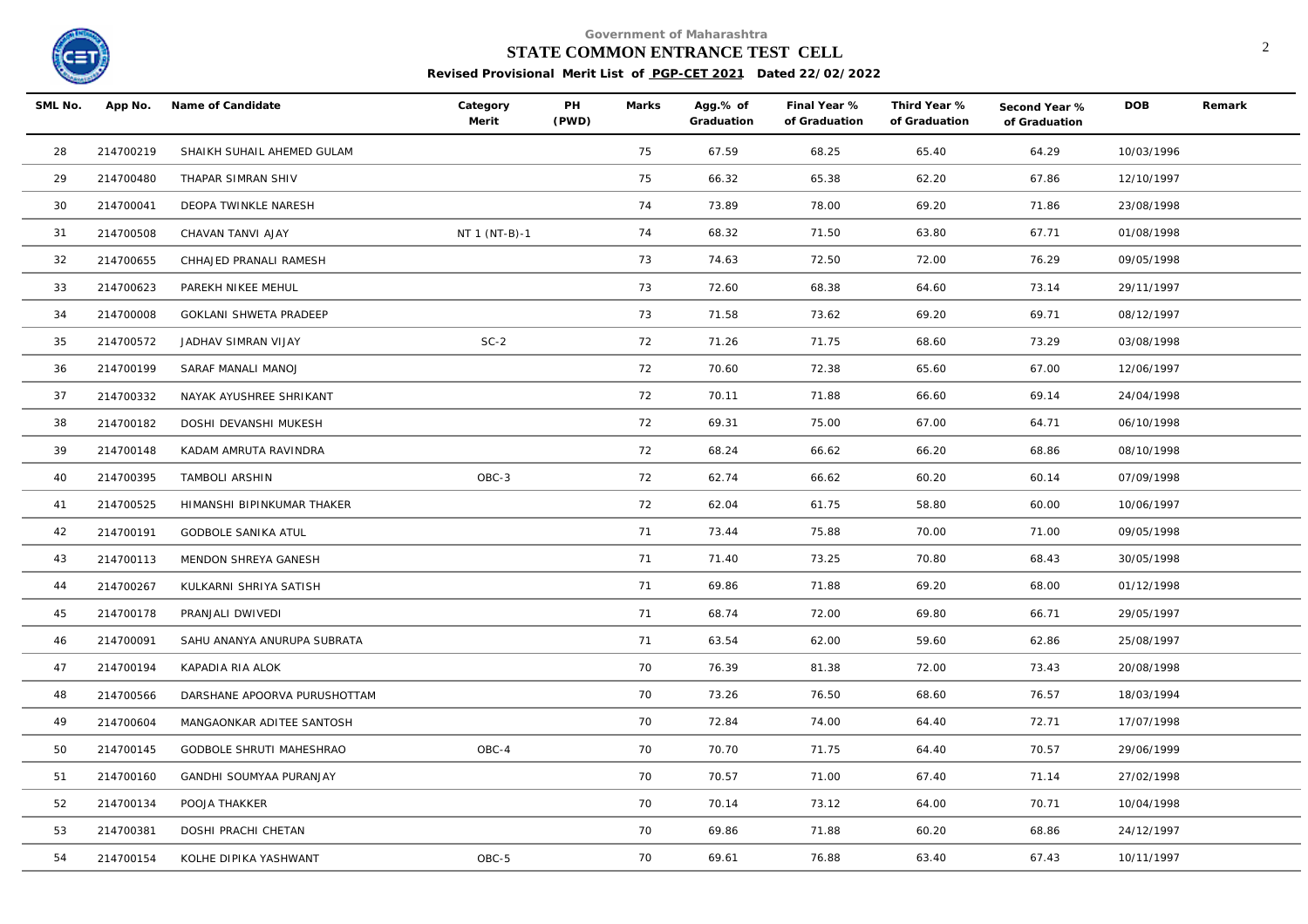

# **STATE COMMON ENTRANCE TEST CELL** 3

| SML No. |           | App No. Name of Candidate     | Category<br>Merit | PH<br>(PWD) | Marks | Agg.% of<br>Graduation | Final Year %<br>of Graduation | Third Year %<br>of Graduation | Second Year %<br>of Graduation | <b>DOB</b> | Remark |
|---------|-----------|-------------------------------|-------------------|-------------|-------|------------------------|-------------------------------|-------------------------------|--------------------------------|------------|--------|
| 55      | 214700067 | SHAH KRIPA SAGAR              |                   |             | 70    | 69.12                  | 68.88                         | 68.80                         | 67.14                          | 15/05/1998 |        |
| 56      | 214700165 | BHANGE ASHISH ASHOKRAO        | OBC-6             |             | 70    | 62.60                  | 66.25                         | 58.40                         | 61.14                          | 04/06/1995 |        |
| 57      | 214700594 | TOSHNIWAL ANJALI DINESH       |                   |             | 70    | 62.46                  | 62.12                         | 58.60                         | 63.29                          | 06/12/1994 |        |
| 58      | 214700295 | DARDA PALAK PRADEEPKUMAR      |                   |             | 69    | 76.77                  | 80.25                         | 76.40                         | 74.57                          | 23/10/1998 |        |
| 59      | 214700503 | AIL VINEETA GOPAL             |                   |             | 69    | 72.46                  | 72.88                         | 67.00                         | 71.29                          | 07/03/1996 |        |
| 60      | 214700039 | SINGH KOMAL RAMBAHADUR        |                   |             | 69    | 71.61                  | 73.88                         | 70.60                         | 65.57                          | 04/07/1997 |        |
| 61      | 214700060 | THAKUR SHIVANI DEEPAK         | OBC-7             |             | 69    | 69.47                  | 73.00                         | 65.40                         | 66.14                          | 09/02/1998 |        |
| 62      | 214700375 | AKANKSHA YOGESHWAR DEKATE     | OBC-8             |             | 69    | 67.44                  | 76.12                         | 64.00                         | 61.43                          | 09/09/1997 |        |
| 63      | 214700335 | BHONDVE ARPITA ARUN           |                   |             | 69    | 67.02                  | 69.25                         | 66.20                         | 63.00                          | 09/08/1998 |        |
| 64      | 214700640 | BARDE ONKAR VISHNU            |                   |             | 69    | 66.28                  | 69.88                         | 63.40                         | 66.71                          | 25/05/1998 |        |
| 65      | 214700057 | GORE GANESH SUKHDEV           | NT 2 (NT-C)-1     |             | 69    | 62.70                  | 63.88                         | 55.80                         | 67.00                          | 12/03/1997 |        |
| 66      | 214700660 | VIRALI SHAH                   |                   |             | 68    | 73.35                  | 77.00                         | 69.50                         | 73.67                          | 05/02/1998 |        |
| 67      | 214700259 | PAWASKAR ADITI SANJAY         |                   |             | 68    | 73.30                  | 73.50                         | 69.40                         | 74.86                          | 20/02/1999 |        |
| 68      | 214700118 | GHADSE SIMRAN SURESH          |                   |             | 68    | 69.81                  | 72.57                         | 63.67                         | 70.33                          | 14/04/1997 |        |
| 69      | 214700100 | RAGHAWANI KHUSHBU RAMESH      |                   |             | 68    | 69.40                  | 72.88                         | 61.80                         | 65.29                          | 28/01/1998 |        |
| 70      | 214700114 | ROSHANI RAJKUMAR AJMERA       |                   |             | 68    | 69.30                  | 70.75                         | 68.00                         | 70.00                          | 20/07/1998 |        |
| 71      | 214700374 | BATUL ASGARALI DHINOJWALA     |                   |             | 68    | 68.07                  | 69.25                         | 62.40                         | 67.43                          | 28/02/1998 |        |
| 72      | 214700512 | GHADGE SHRADDHA DNYANESHWAR   |                   |             | 68    | 67.47                  | 66.75                         | 65.20                         | 67.57                          | 26/10/1997 |        |
| 73      | 214700094 | WARIK NIDHI PRADIP            | OBC-9             |             | 68    | 66.49                  | 67.75                         | 60.60                         | 66.29                          | 13/04/1997 |        |
| 74      | 214700380 | DALVI RUCHA SHRINIVAS         |                   |             | 68    | 66.41                  | 68.88                         | 61.00                         | 64.43                          | 02/04/1997 |        |
| 75      | 214700010 | KHAN FAIZAAN IQBAL            |                   |             | 68    | 63.40                  | 63.00                         | 63.60                         | 62.86                          | 10/08/1998 |        |
| 76      | 214700690 | VASYANI MAHIMA SHEWAK KANCHAN |                   |             | 67    | 73.57                  | 72.25                         | 68.00                         | 77.50                          | 14/11/1998 |        |
| 77      | 214700123 | KOKANE SHEETAL GANESH         | $SC-3$            |             | 67    | 73.29                  | 77.12                         | 65.80                         | 74.00                          | 27/10/1997 |        |
| 78      | 214700137 | DIVYASHRI RADHAKRISHNAN       |                   |             | 67    | 72.49                  |                               | 72.20                         | 70.29                          | 17/09/1998 |        |
| 79      | 214700151 | RATHOD PRAJAKTA BABURAO       | DT/VJ-2           |             | 67    | 70.91                  | 75.62                         | 68.20                         | 66.86                          | 09/03/1997 |        |
| 80      | 214700620 | MIRZA INSHRAH ILYAS           |                   |             | 67    | 70.60                  | 76.88                         | 74.40                         | 63.57                          | 01/01/1999 |        |
| 81      | 214700269 | GUJARATHI NIKUNJA SNEHALKUMAR | EWS-2             |             | 67    | 70.42                  | 70.62                         | 67.20                         | 66.00                          | 17/09/1998 |        |
|         |           |                               |                   |             |       |                        |                               |                               |                                |            |        |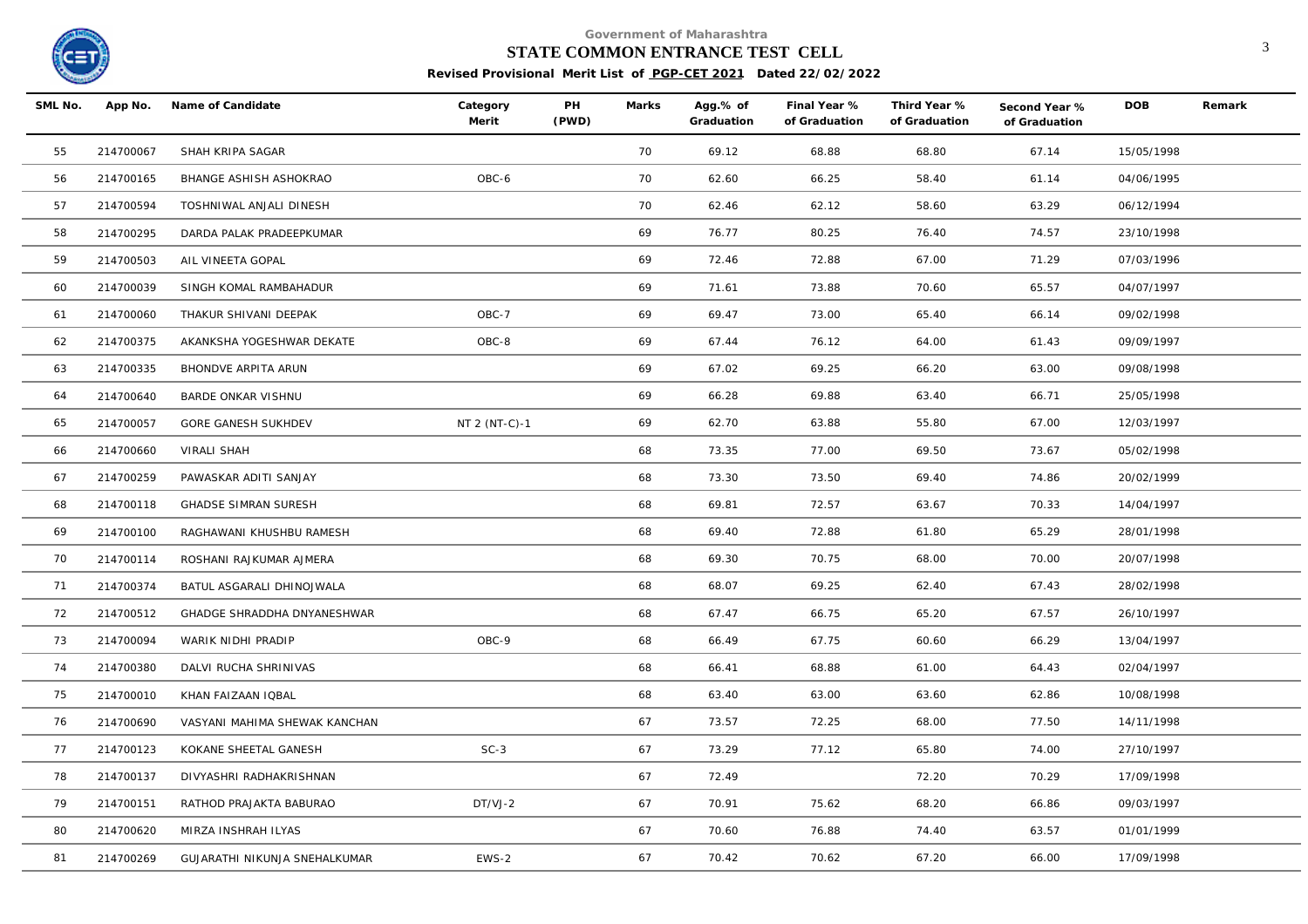

#### **STATE COMMON ENTRANCE TEST CELL** 4

| SML No. | App No.   | Name of Candidate          | Category<br>Merit | PH<br>(PWD) | Marks | Agg.% of<br>Graduation | Final Year %<br>of Graduation | Third Year %<br>of Graduation | Second Year %<br>of Graduation | <b>DOB</b> | Remark |
|---------|-----------|----------------------------|-------------------|-------------|-------|------------------------|-------------------------------|-------------------------------|--------------------------------|------------|--------|
| 82      | 214700070 | RATHOD DIPEEKA DAYARAM     | DT/VJ-3           |             | 67    | 62.91                  | 61.50                         | 59.60                         | 65.43                          | 03/05/1997 |        |
| 83      | 214700086 | KATHAR AMOL PRAKASH        | OBC-10            |             | 67    | 61.30                  | 61.75                         | 56.60                         | 66.43                          | 23/03/1996 |        |
| 84      | 214700420 | VORA DHARMIN KETAN         |                   |             | 67    | 58.56                  | 60.00                         | 56.60                         | 60.14                          | 19/07/1997 |        |
| 85      | 214700028 | KALANTRI VIDHI MAHESH      |                   |             | 66    | 78.67                  | 81.00                         | 74.80                         | 76.57                          | 04/05/1998 |        |
| 86      | 214700352 | SHIWANGI KUMAR             |                   |             | 66    | 75.51                  | 81.25                         | 69.40                         | 71.57                          | 18/07/1997 |        |
| 87      | 214700112 | AGASHE MANIK DILIP         |                   |             | 66    | 73.40                  | 73.38                         | 65.00                         | 76.86                          | 20/12/1997 |        |
| 88      | 214700192 | SANGANI KOMAL ANIL         |                   |             | 66    | 71.75                  | 68.88                         | 70.00                         | 73.00                          | 24/06/1998 |        |
| 89      | 214700386 | YADAV POOJA INDRAJEET      |                   |             | 66    | 71.16                  | 74.00                         | 68.20                         | 73.43                          | 08/01/1998 |        |
| 90      | 214700692 | SEEBA.                     |                   |             | 66    | 67.26                  | 66.88                         | 67.20                         | 67.86                          | 02/10/1996 |        |
| 91      | 214700576 | THAKKAR SALONI NILESH      |                   |             | 66    | 65.75                  | 66.25                         | 63.60                         | 70.29                          | 23/04/1998 |        |
| 92      | 214700144 | KHOT NIKITA RAJIV          |                   |             | 66    | 65.19                  | 72.00                         | 56.20                         | 59.29                          | 24/10/1998 |        |
| 93      | 214700336 | ATHOLE YUVRAJ NILKANTH     | $SC-4$            |             | 66    | 64.56                  | 64.00                         | 62.20                         | 63.43                          | 17/07/1997 |        |
| 94      | 214700418 | PATHAK JAYA PRAKASH        |                   |             | 65    | 73.89                  | 77.38                         | 68.80                         | 71.29                          | 03/03/1997 |        |
| 95      | 214700093 | DAMLE AMAR SIDDHARTH       | $SC-5$            |             | 65    | 73.47                  | 77.25                         | 70.80                         | 70.86                          | 09/06/1998 |        |
| 96      | 214700359 | PATEL RIYA BHARATBHAI      |                   |             | 65    | 72.10                  | 77.38                         | 68.60                         | 66.71                          | 21/01/1998 |        |
| 97      | 214700435 | AAYUSHI SHAH               |                   |             | 65    | 71.96                  | 78.50                         | 68.80                         | 72.29                          | 22/02/1999 |        |
| 98      | 214700083 | MORE VAISHNAVI VIKAS       |                   | YES         | 65    | 70.32                  | 71.00                         | 66.60                         | 74.14                          | 21/12/1998 |        |
| 99      | 214700240 | PATWA JHANVI AMIT          |                   |             | 65    | 70.18                  | 71.75                         | 66.00                         | 71.71                          | 24/11/1998 |        |
| 100     | 214700611 | NAINA KADBE                | $SC-6$            |             | 65    | 69.54                  | 70.50                         | 62.40                         | 69.29                          | 13/10/1997 |        |
| 101     | 214700271 | KSHIRSAGAR SHRADDHA HEMANT |                   |             | 65    | 69.19                  | 67.25                         | 67.60                         | 67.00                          | 02/11/1996 |        |
| 102     | 214700044 | ATHWALE REEMA MOHAN        | <b>OBC-11</b>     |             | 65    | 68.95                  | 69.25                         | 61.40                         | 71.00                          | 21/05/1997 |        |
| 103     | 214700341 | PATIL RATIKA RAJESH        | OBC-12            |             | 65    | 68.63                  | 68.75                         | 66.60                         | 64.29                          | 01/11/1997 |        |
| 104     | 214700656 | DHURI SIDDHI KISHOR        |                   |             | 65    | 67.93                  | 64.38                         | 63.80                         | 68.33                          | 10/08/1990 |        |
| 105     | 214700016 | PRIYA GUPTA                |                   |             | 65    | 65.37                  | 68.25                         | 59.40                         | 66.57                          | 15/12/1997 |        |
| 106     | 214700043 | SHAIKH SIMRAN YUSUF        |                   |             | 65    | 63.90                  | 62.38                         | 64.80                         | 66.29                          | 19/01/1998 |        |
| 107     | 214700545 | MISHAL NIDHI ANANT         | NT 1 (NT-B)-2     |             | 65    | 62.84                  | 65.88                         | 59.00                         | 64.86                          | 21/01/1998 |        |
| 108     | 214700274 | MHATRE RAJ ASHOK           | OBC-13            |             | 65    | 61.69                  | 64.25                         | 66.46                         | 59.00                          | 14/09/1996 |        |
|         |           |                            |                   |             |       |                        |                               |                               |                                |            |        |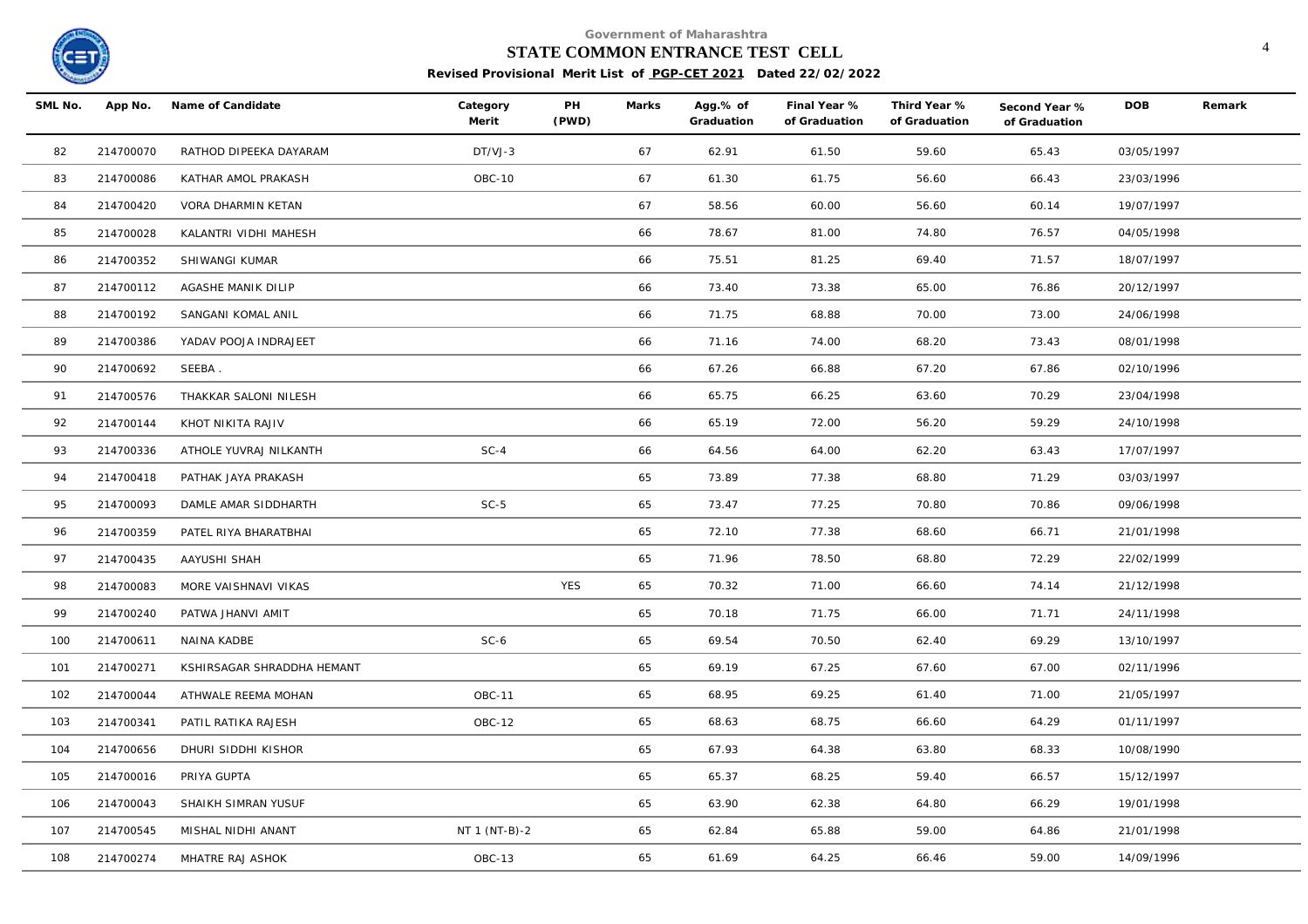

#### **STATE COMMON ENTRANCE TEST CELL** 5

| SML No. | App No.   | Name of Candidate            | Category<br>Merit | PH<br>(PWD) | Marks | Agg.% of<br>Graduation | Final Year %<br>of Graduation | Third Year %<br>of Graduation | Second Year %<br>of Graduation | <b>DOB</b> | Remark |
|---------|-----------|------------------------------|-------------------|-------------|-------|------------------------|-------------------------------|-------------------------------|--------------------------------|------------|--------|
| 109     | 214700695 | SARANGKAR KOMAL RAMCHANDRA   | $SC-7$            |             | 65    | 61.22                  | 65.25                         | 55.40                         | 58.86                          | 26/09/1995 |        |
| 110     | 214700434 | PRIYANKA RATHOD              | DT/VJ-4           |             | 65    | 60.46                  | 62.62                         | 59.20                         | 60.57                          | 22/04/1998 |        |
| 111     | 214700027 | SARDA ANKIT JAGDISH          |                   |             | 65    | 59.65                  | 60.25                         | 53.80                         | 58.71                          | 16/12/1996 |        |
| 112     | 214700034 | SHRADDHA VIJAY DHARMADHIKARI | OBC-14            |             | 65    | 56.80                  | 58.20                         | 59.00                         | 56.00                          | 24/05/1996 |        |
| 113     | 214700426 | MEHTA AARYA HEMANTKUMAR      |                   |             | 64    | 72.52                  | 75.50                         | 73.00                         | 71.29                          | 23/05/1998 |        |
| 114     | 214700417 | KOTHALE SHREYA MILIND        |                   |             | 64    | 71.86                  | 72.50                         | 71.00                         | 71.43                          | 01/03/1998 |        |
| 115     | 214700157 | KHANDAGALE MRUNMAYEE PRAKASH |                   |             | 64    | 70.70                  | 71.88                         | 65.80                         | 72.71                          | 15/08/1996 |        |
| 116     | 214700682 | GODBOLE DEEPANKAR PARIJAT    |                   |             | 64    | 70.67                  | 71.62                         | 67.40                         | 68.29                          | 19/11/1997 |        |
| 117     | 214700181 | JOSHI REVATI ABHIJIT         |                   |             | 64    | 70.04                  | 71.50                         | 68.60                         | 67.43                          | 23/06/1999 |        |
| 118     | 214700519 | ZANWAR RUPA JAGDISH          |                   |             | 64    | 69.65                  | 67.00                         | 65.80                         | 65.57                          | 10/04/1999 |        |
| 119     | 214700343 | GHONGDE RUDRAKSHI RUPESH     | OBC-15            |             | 64    | 69.58                  | 75.88                         | 64.00                         | 66.71                          | 21/05/1998 |        |
| 120     | 214700461 | MANE MANASI GIRISH           |                   |             | 64    | 68.32                  | 70.75                         | 62.80                         | 69.14                          | 27/03/1997 |        |
| 121     | 214700276 | HATWAR PRIYANKA PRABHU       | OBC-16            |             | 64    | 67.82                  | 75.38                         | 66.60                         | 66.71                          | 11/09/1997 |        |
| 122     | 214700405 | MS. THORAVE POONAM SHANKAR   |                   |             | 64    | 67.36                  | 69.12                         | 67.85                         | 67.00                          | 20/12/1998 |        |
| 123     | 214700251 | KAMBLE ANUSHKA NITIN         | NT 1 (NT-B)-3     |             | 64    | 65.73                  | 66.25                         | 66.77                         | 67.00                          | 29/06/1999 |        |
| 124     | 214700398 | RAKHI RAMRAJ JAJU            |                   |             | 64    | 65.58                  | 72.00                         | 62.40                         | 64.00                          | 01/02/1997 |        |
| 125     | 214700394 | POOJA ANIL GAIKWAD           | $SC-8$            |             | 64    | 65.58                  | 69.50                         | 62.00                         | 67.14                          | 26/06/1996 |        |
| 126     | 214700399 | SANGLE DIPIKA PRAKASH        | <b>OBC-17</b>     |             | 64    | 63.23                  | 67.00                         | 54.20                         | 63.29                          | 09/07/1998 |        |
| 127     | 214700038 | WARKHEDE NEHA SANJAY         | OBC-18            |             | 63    | 73.79                  | 75.00                         | 71.40                         | 72.71                          | 29/03/1998 |        |
| 128     | 214700676 | KOMAL SANTOSH BHOIR          | OBC-19            |             | 63    | 71.73                  | 75.71                         | 65.17                         | 72.83                          | 29/08/1999 |        |
| 129     | 214700248 | NANOTI SASHRIKA HARSHVARDHAN |                   |             | 63    | 71.44                  | 76.12                         | 68.00                         | 68.00                          | 08/09/1998 |        |
| 130     | 214700342 | PARKAR SAFOORA SHABBIR AHMED |                   |             | 63    | 69.23                  | 73.75                         | 63.20                         | 63.71                          | 07/10/1997 |        |
| 131     | 214700213 | JUNEJA GURPREET BALJIT       |                   |             | 63    | 69.23                  | 70.50                         | 68.40                         | 71.14                          | 05/09/1998 |        |
| 132     | 214700362 | MOHITE SHRADDHA PRAVIN       | OBC-20            |             | 63    | 66.91                  | 63.50                         | 60.40                         | 69.43                          | 26/10/1998 |        |
| 133     | 214700344 | KULKARNI MUGDHA SURESH       |                   |             | 63    | 66.74                  | 64.75                         | 65.20                         | 65.43                          | 18/08/1997 |        |
| 134     | 214700304 | CHOPADE SHAMAL DAGDU         |                   |             | 63    | 66.63                  | 74.00                         | 62.60                         | 65.14                          | 16/09/1997 |        |
| 135     | 214700568 | SHETTY SHRUTI UDAY           |                   |             | 63    | 65.29                  | 69.12                         | 62.00                         | 67.71                          | 07/05/1998 |        |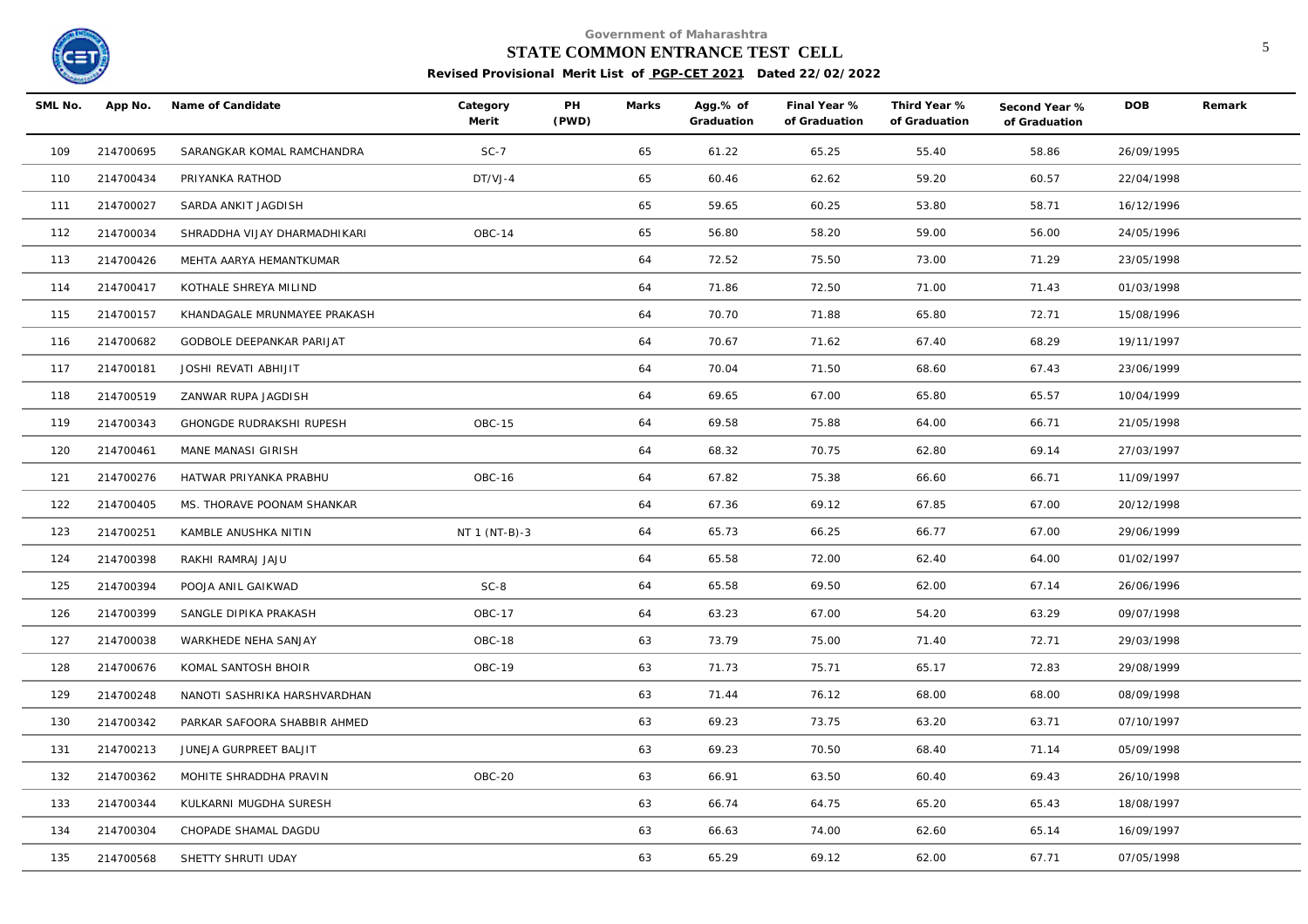

#### **STATE COMMON ENTRANCE TEST CELL** 6

| SML No. |           | App No. Name of Candidate      | Category<br>Merit | PH<br>(PWD) | Marks | Agg.% of<br>Graduation | Final Year %<br>of Graduation | Third Year %<br>of Graduation | Second Year %<br>of Graduation | <b>DOB</b> | Remark |
|---------|-----------|--------------------------------|-------------------|-------------|-------|------------------------|-------------------------------|-------------------------------|--------------------------------|------------|--------|
| 136     | 214700481 | GANDHI KUJA BHAVESH            |                   |             | 63    | 64.63                  | 68.62                         | 59.20                         | 63.00                          | 04/04/1998 |        |
| 137     | 214700116 | SMRUTI GHANSHYAM PATKI         |                   |             | 63    | 64.28                  | 62.88                         | 61.60                         | 65.57                          | 30/09/1998 |        |
| 138     | 214700073 | NIRANKARI SANJANA SATYAPAL     |                   |             | 63    | 63.75                  | 65.75                         | 58.40                         | 63.00                          | 21/11/1998 |        |
| 139     | 214700391 | CHANDANE RAKHEE ASHOK          | OBC-21            |             | 63    | 61.86                  | 64.00                         | 61.40                         | 56.86                          | 10/08/1995 |        |
| 140     | 214700170 | BEDREKAR MOHD ATIK AIJAZ AHMED |                   |             | 63    | 58.60                  | 56.62                         | 55.20                         | 59.43                          | 19/07/1995 |        |
| 141     | 214700082 | MUDHALIAR PRABHAT SUKUMAR      |                   |             | 62    | 71.61                  | 72.50                         | 67.80                         | 69.00                          | 29/10/1998 |        |
| 142     | 214700301 | DARWARE MADHURA RAJESH         | <b>OBC-22</b>     |             | 62    | 68.98                  | 67.00                         | 68.80                         | 70.71                          | 08/03/1999 |        |
| 143     | 214700307 | AGRAWAL DIVYA PRAMOD           |                   |             | 62    | 68.91                  | 67.25                         | 65.20                         | 67.86                          | 04/05/1997 |        |
| 144     | 214700150 | TAHALRAMANI URJA MUKESH        |                   |             | 62    | 68.82                  | 70.25                         | 65.00                         | 67.43                          | 09/10/1998 |        |
| 145     | 214700048 | SHAH POOJA AJAY                |                   |             | 62    | 68.70                  | 69.50                         | 63.00                         | 68.71                          | 02/01/1998 |        |
| 146     | 214700249 | DALVI MRUDULA ARUN             |                   |             | 62    | 68.34                  | 69.12                         | 70.00                         | 69.00                          | 24/02/1999 |        |
| 147     | 214700210 | <b>GANDHI NETAL MANOJ</b>      | EWS-3             |             | 62    | 67.65                  | 70.12                         | 63.40                         | 68.14                          | 06/10/1997 |        |
| 148     | 214700203 | KHAN AL HUMERA MUQEEM YAR      |                   |             | 62    | 66.85                  | 67.30                         | 66.59                         | 66.32                          | 10/11/1998 |        |
| 149     | 214700174 | BHAKARE ASMITA NARESHCHANDRA   | OBC-23            |             | 62    | 65.61                  | 70.62                         | 60.80                         | 65.00                          | 26/09/1997 |        |
| 150     | 214700588 | SAHIL ZAINULABEDIN BHAISAHEB   |                   |             | 62    | 58.74                  | 60.62                         | 58.60                         | 58.43                          | 15/07/1994 |        |
| 151     | 214700275 | KHAIRNAR SAYALI BHAGCHAND      |                   |             | 61    | 73.86                  | 73.00                         | 74.40                         | 68.57                          | 03/01/1998 |        |
| 152     | 214700202 | KALE VAISHNAVI DHARMENDRA      | $OBC-24$          |             | 61    | 71.51                  | 72.25                         | 67.00                         | 72.71                          | 30/10/1998 |        |
| 153     | 214700309 | LAJURKAR VAISHNAVI GOPALRAO    | OBC-25            |             | 61    | 71.26                  | 71.75                         | 68.40                         | 69.57                          | 10/04/1998 |        |
| 154     | 214700025 | DESHPANDE AISHWARYA PRAVIN     |                   |             | 61    | 70.49                  | 67.12                         | 66.00                         | 72.14                          | 12/08/1998 |        |
| 155     | 214700687 | OSWAL PURVA DILIP              |                   |             | 61    | 70.25                  | 69.12                         | 65.80                         | 76.00                          | 14/03/1998 |        |
| 156     | 214700244 | MANKAR SHRUTI VIJAY            | OBC-26            |             | 61    | 70.04                  | 71.25                         | 64.40                         | 71.14                          | 15/07/1997 |        |
| 157     | 214700117 | SAMRUDDHI SUNIL KANDHARKAR     |                   |             | 61    | 69.59                  | 70.62                         | 70.00                         | 71.00                          | 05/11/1998 |        |
| 158     | 214700243 | FERNANDES LYNN                 |                   |             | 61    | 68.56                  | 70.62                         | 61.60                         | 68.43                          | 15/09/1998 |        |
| 159     | 214700590 | AISHWARYA SHRIKRISHNA PORE     | <b>OBC-27</b>     |             | 61    | 68.21                  | 61.25                         | 66.80                         | 70.43                          | 27/02/1998 |        |
| 160     | 214700104 | DUPARE PRAJAKTA ONKAR          | $SC-9$            |             | 61    | 67.96                  | 66.62                         | 64.00                         | 68.14                          | 11/09/1997 |        |
| 161     | 214700297 | GADODIYA AKSHATA MAHABIR       | EWS-4             |             | 61    | 67.93                  | 70.50                         | 67.80                         | 66.00                          | 16/01/1998 |        |
| 162     | 214700012 | AMBADE MONIKA ASHOK            | OBC-28            |             | 61    | 67.51                  | 71.62                         | 65.20                         | 67.86                          | 14/05/1997 |        |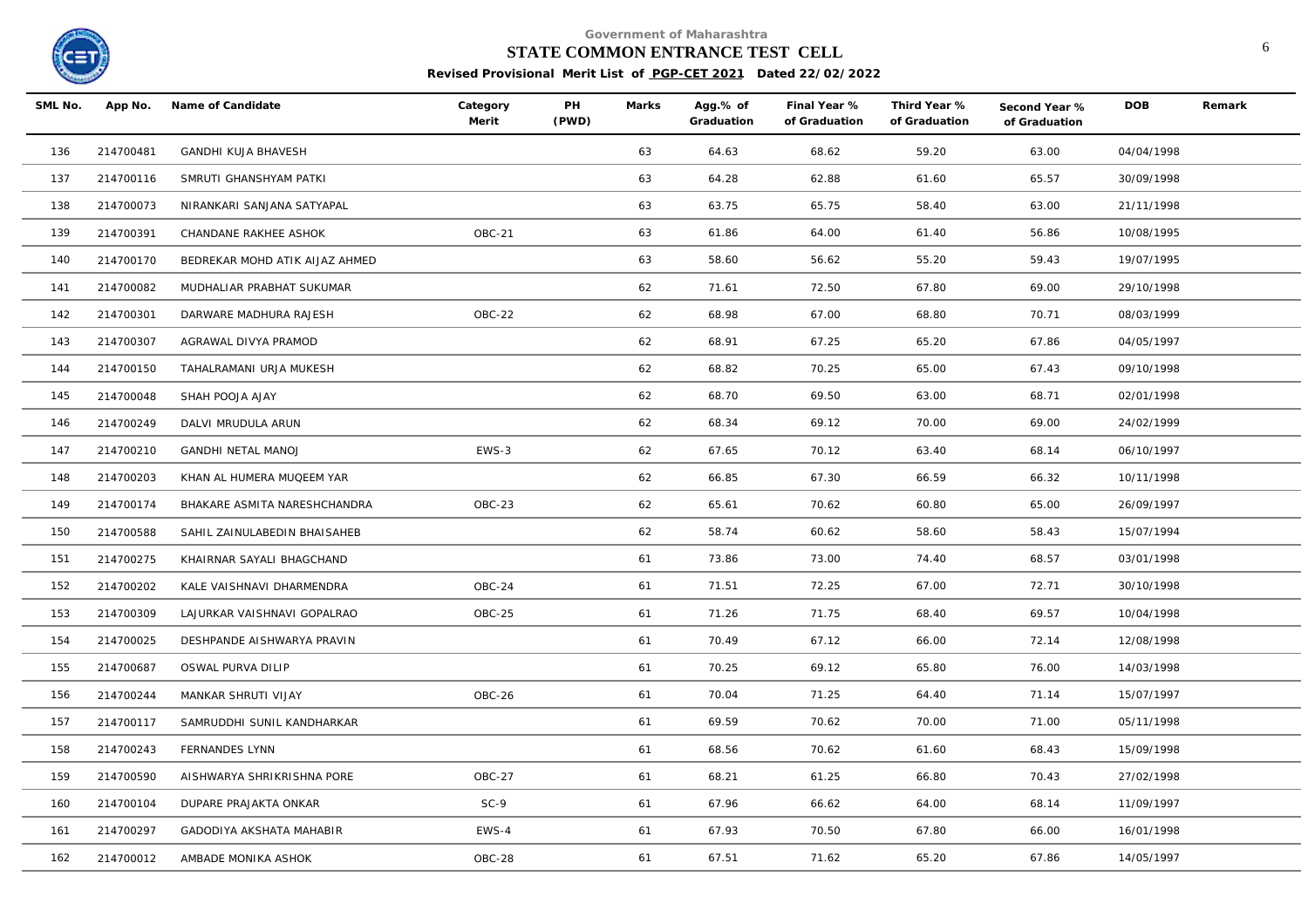

## **STATE COMMON ENTRANCE TEST CELL** <sup>7</sup>

| SML No. | App No.   | Name of Candidate          | Category<br>Merit | PH<br>(PWD) | Marks | Agg.% of<br>Graduation | Final Year %<br>of Graduation | Third Year %<br>of Graduation | Second Year %<br>of Graduation | <b>DOB</b> | Remark |
|---------|-----------|----------------------------|-------------------|-------------|-------|------------------------|-------------------------------|-------------------------------|--------------------------------|------------|--------|
| 163     | 214700416 | SHARMA TRIPTI MAHAVIR      |                   |             | 61    | 67.19                  | 64.62                         | 67.00                         | 68.29                          | 15/04/1998 |        |
| 164     | 214700302 | DASHARATHE DIPALI SAKHARAM |                   |             | 61    | 66.07                  | 70.50                         | 67.40                         | 61.43                          | 19/10/1998 |        |
| 165     | 214700135 | GOKHRU MANALI KISHOR       |                   |             | 61    | 65.40                  | 64.38                         | 62.20                         | 63.14                          | 09/12/1998 |        |
| 166     | 214700217 | MEHTA ISHA PANKAJKUMAR     |                   |             | 61    | 64.80                  | 63.58                         | 59.56                         | 65.08                          | 14/05/1988 |        |
| 167     | 214700110 | VANU BHARWANI              |                   |             | 61    | 64.31                  | 65.75                         | 60.20                         | 63.14                          | 05/03/1998 |        |
| 168     | 214700665 | INGAVALE SHREYAS SUDHAKAR  |                   |             | 61    | 63.26                  | 63.00                         | 61.60                         | 65.57                          | 15/09/1998 |        |
| 169     | 214700239 | GAIKWAD STUTI NAVNATH      |                   |             | 61    | 60.91                  | 57.38                         | 57.40                         | 62.86                          | 06/05/1998 |        |
| 170     | 214700351 | <b>GUPTE TANVI AMOL</b>    |                   |             | 61    | 59.58                  | 62.12                         | 55.40                         | 55.43                          | 19/12/1998 |        |
| 171     | 214700478 | SINGH SANJANA DEVENDRA     |                   |             | 60    | 74.35                  | 79.50                         | 71.40                         | 72.14                          | 16/04/1997 |        |
| 172     | 214700119 | SONANI POONAM VISHWANATH   | OBC-29            |             | 60    | 70.97                  | 66.62                         | 68.80                         | 72.43                          | 22/02/1997 |        |
| 173     | 214700326 | PATHAK SIDDHI SATISH       |                   |             | 60    | 69.89                  | 73.50                         | 67.40                         | 66.00                          | 01/07/1998 |        |
| 174     | 214700055 | KULKARNI KAJOL RAJESH      |                   |             | 60    | 67.66                  | 70.00                         | 69.08                         | 68.67                          | 15/07/1998 |        |
| 175     | 214700047 | RUJUTA NITIN DEODHAR       |                   |             | 60    | 67.23                  | 66.88                         | 69.20                         | 67.57                          | 09/09/1998 |        |
| 176     | 214700373 | CHAUDHARY JYOTI ANOD       |                   |             | 60    | 67.16                  | 65.50                         | 61.60                         | 67.00                          | 28/06/1999 |        |
| 177     | 214700580 | KATE RIDDHI CHANDRASHEKHAR |                   |             | 60    | 66.95                  | 73.75                         | 62.00                         | 64.71                          | 15/12/1998 |        |
| 178     | 214700357 | JANGID PRIYANKA RAMGOPAL   |                   |             | 60    | 66.81                  | 66.25                         | 65.00                         | 69.00                          | 09/08/1997 |        |
| 179     | 214700092 | TRIMUKHE AHILYA SUDARSHAN  | SC-10             |             | 60    | 65.72                  | 71.25                         | 62.40                         | 65.57                          | 04/11/1998 |        |
| 180     | 214700068 | DAPTARE VAISHNAVI SUNIL    | OBC-30            |             | 60    | 65.26                  | 65.38                         | 62.80                         | 61.86                          | 11/04/1997 |        |
| 181     | 214700412 | CHILWANT SAKSHI RAMESHWAR  | OBC-31            |             | 60    | 65.19                  | 69.62                         | 60.00                         | 63.57                          | 06/07/1998 |        |
| 182     | 214700506 | BURNWAL SHRESHTHI PRAMOD   |                   |             | 60    | 63.96                  | 66.88                         | 55.60                         | 63.86                          | 25/10/1997 |        |
| 183     | 214700256 | KULKARNI PRANJALI RAVINDRA |                   |             | 60    | 63.93                  | 63.38                         | 65.40                         | 66.14                          | 19/07/1998 |        |
| 184     | 214700030 | SHUKLA SONAL ARUN          |                   |             | 60    | 63.86                  | 66.75                         | 62.80                         | 60.71                          | 11/05/1997 |        |
| 185     | 214700159 | KASHID NEHA ARVIND         |                   |             | 60    | 63.63                  | 65.88                         | 62.46                         | 61.50                          | 01/09/1998 |        |
| 186     | 214700406 | PAWAR ANUSHREE MOHANRAO    | OBC-32            |             | 60    | 63.30                  | 65.88                         | 61.20                         | 62.57                          | 08/10/1997 |        |
| 187     | 214700548 | AKANKSHA KIRANKUMAR SHAH   |                   |             | 60    | 62.36                  | 63.38                         | 58.80                         | 62.00                          | 23/05/1997 |        |
| 188     | 214700654 | PRASAD B. RISALDAR         |                   |             | 60    | 62.35                  | 65.62                         | 54.40                         | 62.00                          | 13/03/1999 |        |
| 189     | 214700591 | THAKARE EESHA ASHWIN       |                   |             | 60    | 62.04                  | 63.38                         | 60.60                         | 61.57                          | 01/10/1998 |        |
|         |           |                            |                   |             |       |                        |                               |                               |                                |            |        |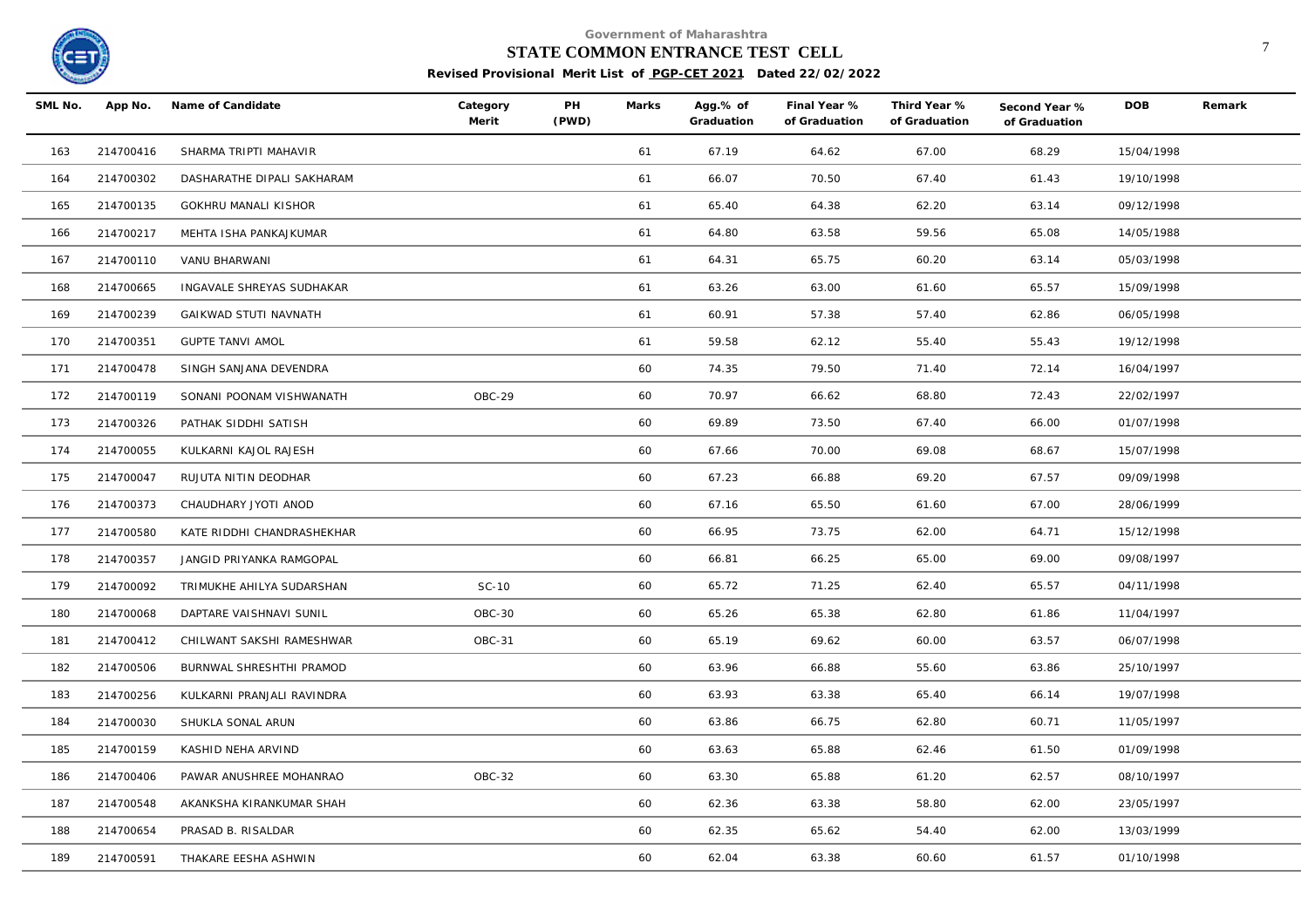

#### **STATE COMMON ENTRANCE TEST CELL** 8

| SML No. |           | App No. Name of Candidate        | Category<br>Merit | PH<br>(PWD) | Marks | Agg.% of<br>Graduation | Final Year %<br>of Graduation | Third Year %<br>of Graduation | Second Year %<br>of Graduation | <b>DOB</b> | Remark |
|---------|-----------|----------------------------------|-------------------|-------------|-------|------------------------|-------------------------------|-------------------------------|--------------------------------|------------|--------|
| 190     | 214700099 | SHUBHANGI SANJAY AGARWAL         |                   |             | 60    | 61.89                  | 63.00                         | 58.40                         | 61.43                          | 19/02/1997 |        |
| 191     | 214700639 | <b>GALA PANKTI ASHWIN</b>        |                   |             | 60    | 61.23                  | 59.75                         | 58.60                         | 60.71                          | 08/05/1998 |        |
| 192     | 214700293 | BHATIYA DEEKSHA VIJAY            |                   |             | 60    | 58.67                  | 58.75                         | 57.00                         | 59.71                          | 28/06/1997 |        |
| 193     | 214700607 | JAIN ASHI DEEPAK                 |                   |             | 59    | 74.81                  | 75.62                         | 73.20                         | 72.00                          | 19/03/1998 |        |
| 194     | 214700471 | MANJREKAR RIDDHI ARVIND          | OBC-33            |             | 59    | 72.32                  | 76.12                         | 66.60                         | 69.14                          | 09/09/1997 |        |
| 195     | 214700477 | THAKARE SAKSHI NITIN             | OBC-34            |             | 59    | 71.58                  | 73.88                         | 70.00                         | 69.57                          | 05/03/1999 |        |
| 196     | 214700166 | SWATHI SUNDARARAJAN              |                   |             | 59    | 70.67                  | 74.88                         | 66.40                         | 71.00                          | 29/01/1999 |        |
| 197     | 214700130 | MANE ANKITA RAMCHANDRA           |                   |             | 59    | 69.80                  | 70.25                         | 69.38                         | 71.33                          | 31/03/1997 |        |
| 198     | 214700457 | FERNANDES FLORINE SEBASTIAN      |                   |             | 59    | 69.79                  | 68.38                         | 64.40                         | 70.86                          | 25/09/1998 |        |
| 199     | 214700215 | FULEWALE NAYAN LAXMAN            | OBC-35            |             | 59    | 69.40                  | 67.25                         | 63.80                         | 69.71                          | 08/03/1999 |        |
| 200     | 214700535 | DALVE ASHLESHA DILIP             | OBC-36            |             | 59    | 68.32                  | 71.25                         | 66.60                         | 67.14                          | 04/07/1996 |        |
| 201     | 214700250 | YADAV DHANASHRI ASHOK            |                   |             | 59    | 67.63                  | 69.38                         | 67.08                         | 67.67                          | 26/10/1998 |        |
| 202     | 214700321 | CHAWLA RIYA RAMKUMAR             |                   |             | 59    | 67.05                  | 72.62                         | 59.00                         | 63.57                          | 02/06/1999 |        |
| 203     | 214700330 | SHIKHA S BHATIA                  |                   |             | 59    | 66.46                  | 71.75                         | 67.60                         | 61.71                          | 08/07/1997 |        |
| 204     | 214700345 | JAGRUTI BAND                     | OBC-37            |             | 59    | 66.18                  | 68.38                         | 59.40                         | 70.43                          | 31/12/1997 |        |
| 205     | 214700546 | VALIYAPARAMBIL ANNA TANYA JOSEPH |                   |             | 59    | 65.52                  | 63.75                         | 65.20                         | 63.71                          | 23/09/1996 |        |
| 206     | 214700558 | THAKKAR KHUSHI MUKESH            |                   |             | 59    | 65.47                  | 69.00                         | 62.00                         | 66.00                          | 06/11/1997 |        |
| 207     | 214700422 | BIRKAD KAJOL PRAKASH             | OBC-38            |             | 59    | 65.02                  | 64.75                         | 64.40                         | 65.00                          | 07/12/1997 |        |
| 208     | 214700241 | DESHMUKH SHRADDHA PRAMODRAO      |                   |             | 59    | 64.74                  | 71.00                         | 62.80                         | 60.29                          | 17/08/1996 |        |
| 209     | 214700015 | MOHINI NARLAWAR                  |                   |             | 59    | 64.70                  | 68.50                         | 64.80                         | 63.57                          | 02/05/1999 |        |
| 210     | 214700177 | SHAIKH UZMA KHALID               |                   |             | 59    | 64.70                  | 62.62                         | 59.40                         | 64.00                          | 01/12/1997 |        |
| 211     | 214700505 | PATIL NISHIGANDHA KASHINATH      | OBC-39            |             | 59    | 63.33                  | 67.25                         | 59.80                         | 62.57                          | 17/09/1993 |        |
| 212     | 214700551 | CHANDANSHIV PRANALI CHANDRAKANT  |                   |             | 59    | 62.60                  | 66.88                         | 59.20                         | 58.57                          | 11/07/1997 |        |
| 213     | 214700433 | SHENGAL SHWETA YASHWANT          | $ST-2$            |             | 59    | 61.86                  | 63.62                         | 55.60                         | 64.00                          | 23/04/1998 |        |
| 214     | 214700562 | NAIK SHRADDHA VIDYADHAR VINNETA  |                   |             | 59    | 61.07                  | 62.88                         | 57.64                         | 60.67                          | 05/12/1998 |        |
| 215     | 214700382 | RADHIKA KASAT                    |                   |             | 59    | 60.42                  | 62.25                         | 63.20                         | 54.43                          | 08/01/1998 |        |
| 216     | 214700518 | MISHRA SIMRAN ARUNKUMAR          |                   |             | 58    | 72.84                  | 76.00                         | 73.20                         | 70.86                          | 29/04/1998 |        |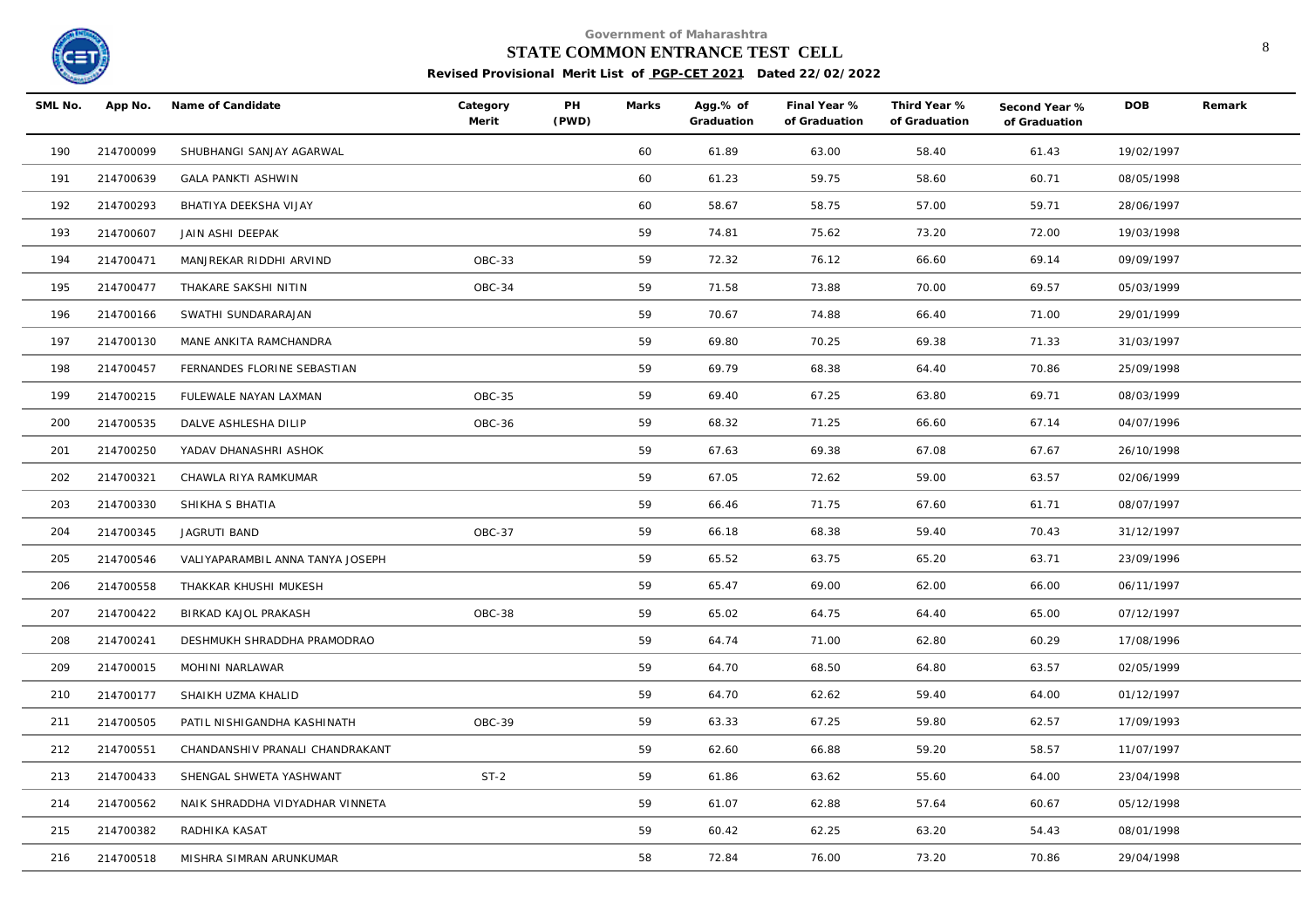

#### **STATE COMMON ENTRANCE TEST CELL** 9

| SML No. | App No.   | Name of Candidate              | Category<br>Merit | PH<br>(PWD) | Marks | Agg.% of<br>Graduation | Final Year %<br>of Graduation | Third Year %<br>of Graduation | Second Year %<br>of Graduation | <b>DOB</b> | Remark |
|---------|-----------|--------------------------------|-------------------|-------------|-------|------------------------|-------------------------------|-------------------------------|--------------------------------|------------|--------|
| 217     | 214700593 | NALAWADE KALYANI PRADEEP       |                   |             | 58    | 69.37                  | 74.44                         | 69.80                         | 66.29                          | 25/09/1997 |        |
| 218     | 214700442 | SHAIKH AFREEN YUSUF            |                   |             | 58    | 68.25                  | 67.12                         | 66.60                         | 69.71                          | 09/04/1998 |        |
| 219     | 214700058 | SALONI PAVANKUMAR MOR          | EWS-5             |             | 58    | 68.07                  | 69.88                         | 59.80                         | 68.57                          | 20/06/1998 |        |
| 220     | 214700355 | GHORDADEKAR DHANASHRI RAJENDRA |                   |             | 58    | 67.79                  | 71.25                         | 61.40                         | 66.29                          | 17/10/1998 |        |
| 221     | 214700314 | JADHAV NEHA ANANDRAO           |                   |             | 58    | 66.92                  | 67.62                         | 67.54                         | 68.83                          | 04/03/1999 |        |
| 222     | 214700129 | KUMBHAR PRIYANKA LAXMAN        | OBC-40            |             | 58    | 66.74                  | 69.00                         | 61.40                         | 62.86                          | 18/06/1997 |        |
| 223     | 214700346 | RANI RAMESHWAR RODGE           | EWS-6             |             | 58    | 66.04                  | 69.12                         | 63.40                         | 60.57                          | 30/06/1995 |        |
| 224     | 214700287 | NIKHITA KUMBHARE               |                   |             | 58    | 65.97                  | 67.50                         | 66.00                         | 65.00                          | 05/03/1997 |        |
| 225     | 214700236 | MISQUITTA CHENESSA EDWARD      |                   |             | 58    | 65.93                  | 70.12                         | 62.80                         | 66.43                          | 07/07/1997 |        |
| 226     | 214700533 | SITUT GANDHALI ATUL            |                   |             | 58    | 65.79                  | 65.75                         | 65.38                         | 66.17                          | 14/09/1997 |        |
| 227     | 214700348 | NEHETE PRAGATI NISHIKANT       | OBC-41            |             | 58    | 65.68                  | 67.62                         | 61.20                         | 61.71                          | 04/02/1999 |        |
| 228     | 214700704 | TOSHNIWAL SAKSHI NARENDRA      |                   |             | 58    | 65.50                  | 70.50                         | 63.80                         | 59.00                          | 18/08/1997 |        |
| 229     | 214700627 | LODHA UNNATI RAVINDRA          |                   |             | 58    | 64.49                  |                               | 61.40                         | 65.43                          | 11/09/1998 |        |
| 230     | 214700431 | KOTIAN NAYAN SANDEEP           |                   |             | 58    | 64.24                  | 66.62                         | 64.62                         | 67.00                          | 21/04/1997 |        |
| 231     | 214700049 | GAUTAMI ANAND SONKAMBLE        | SC-11             |             | 58    | 62.98                  | 68.50                         | 60.20                         | 66.14                          | 26/02/1996 |        |
| 232     | 214700520 | TADVI ANJUM DAUTKHA            | $ST-3$            |             | 58    | 62.39                  | 67.00                         | 58.20                         | 62.57                          | 01/07/1995 |        |
| 233     | 214700090 | VERMA SHRUTI SUNIL             |                   |             | 58    | 62.35                  | 68.00                         | 61.40                         | 58.29                          | 18/12/1997 |        |
| 234     | 214700411 | THALESHWAR SNEHAL PRADIP       |                   |             | 58    | 61.89                  | 60.38                         | 58.40                         | 59.29                          | 10/08/1998 |        |
| 235     | 214700547 | PATIL RONIT RAVINDRA           | OBC-42            |             | 58    | 61.54                  | 61.88                         | 54.80                         | 64.29                          | 30/10/1997 |        |
| 236     | 214700658 | MITALI MADHUKAR DAREKAR        |                   |             | 58    | 60.88                  | 61.00                         | 57.40                         | 62.14                          | 03/09/1997 |        |
| 237     | 214700305 | GAIKWAD ANJALA KISHORE         | SC-12             |             | 58    | 60.81                  | 70.38                         | 58.00                         | 55.71                          | 05/01/1994 |        |
| 238     | 214700018 | GAIKWAD SMITA SHASHIKANT       | $SC-13$           |             | 58    | 59.37                  | 58.50                         | 55.40                         | 60.57                          | 02/12/1998 |        |
| 239     | 214700361 | KADAM ANAGHA PRAKASH           |                   |             | 58    | 55.81                  | 54.56                         | 55.00                         | 58.86                          | 10/04/1997 |        |
| 240     | 214700514 | BAIS ANJALI SUNILKUMAR         |                   |             | 57    | 70.67                  | 71.75                         | 72.00                         | 70.14                          | 14/11/1998 |        |
| 241     | 214700262 | MADAME GAYATRI DEVENDRA        | NT 1 (NT-B)-4     |             | 57    | 70.46                  | 72.75                         | 64.40                         | 69.57                          | 06/12/1997 |        |
| 242     | 214700277 | GAJBHIYE MRUNAL MAHENDRA       | $SC-14$           |             | 57    | 70.18                  | 73.88                         | 66.60                         | 69.71                          | 19/05/1997 |        |
| 243     | 214700096 | <b>GHOLKAR BHAKTI RAJIV</b>    |                   |             | 57    | 69.19                  | 70.00                         | 68.46                         | 69.83                          | 09/01/1999 |        |
|         |           |                                |                   |             |       |                        |                               |                               |                                |            |        |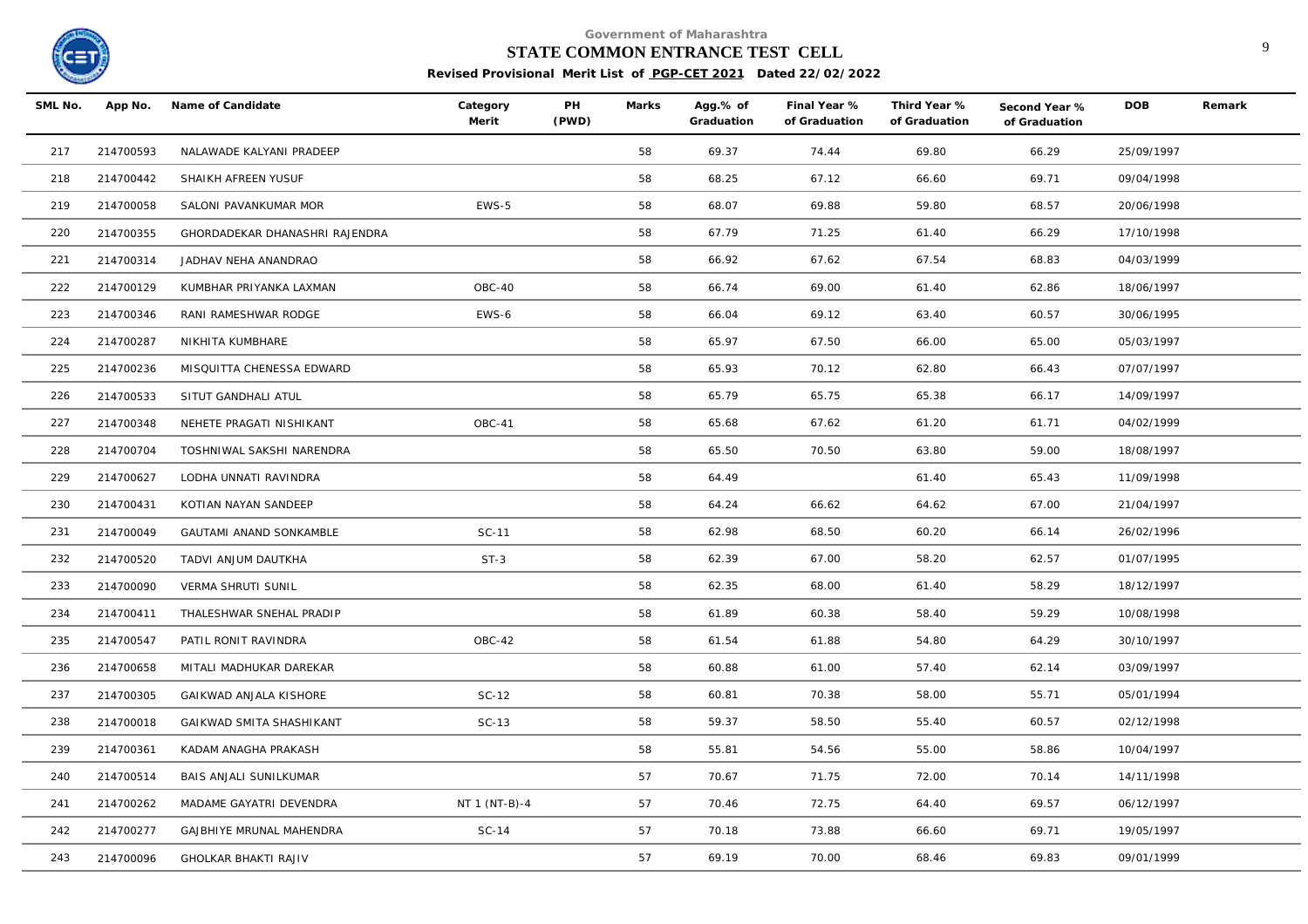

## **STATE COMMON ENTRANCE TEST CELL** 10

| SML No. |           | App No. Name of Candidate        | Category<br>Merit | PH<br>(PWD) | Marks | Agg.% of<br>Graduation | Final Year %<br>of Graduation | Third Year %<br>of Graduation | Second Year %<br>of Graduation | <b>DOB</b> | Remark |
|---------|-----------|----------------------------------|-------------------|-------------|-------|------------------------|-------------------------------|-------------------------------|--------------------------------|------------|--------|
| 244     | 214700464 | ARORA NISHI KULDEEP              | EWS-7             |             | 57    | 67.09                  | 72.88                         | 67.80                         | 65.00                          | 11/02/1997 |        |
| 245     | 214700156 | KANOJE NIKITA DEEPAK             | $SC-15$           |             | 57    | 66.81                  | 69.88                         | 64.40                         | 64.43                          | 11/07/1997 |        |
| 246     | 214700031 | GEET HANSRAJBHAI GHOGHARI        |                   |             | 57    | 66.53                  | 67.25                         | 66.20                         | 60.71                          | 31/10/1998 |        |
| 247     | 214700338 | AGRAWAL SHEETAL TARACHAND        | EWS-8             |             | 57    | 66.18                  | 67.62                         | 65.00                         | 64.29                          | 06/06/1999 |        |
| 248     | 214700415 | MULLA AIMEN RAZI                 | EWS-9             |             | 57    | 66.14                  | 66.50                         | 63.40                         | 64.00                          | 01/11/1997 |        |
| 249     | 214700603 | JAIN PRAGYA RAJESH               |                   |             | 57    | 65.03                  | 66.38                         | 65.20                         | 63.14                          | 22/06/1998 |        |
| 250     | 214700378 | BHANDAKKAR POULAMI ADWAIT        |                   |             | 57    | 64.88                  | 67.62                         | 61.20                         | 61.86                          | 28/06/1998 |        |
| 251     | 214700681 | BANKAR GAURI RAVINDRA            | OBC-43            |             | 57    | 64.35                  | 63.38                         | 62.80                         | 64.57                          | 03/05/1998 |        |
| 252     | 214700618 | BATULWAR MEENAKSHI BHUMESH       | OBC-44            |             | 57    | 61.16                  | 64.62                         | 60.40                         | 60.00                          | 10/10/1996 |        |
| 253     | 214700097 | PATHADE VAIBHAVI VEVEKANAND      | SC-16             |             | 57    | 60.21                  | 63.88                         | 55.40                         | 61.00                          | 14/03/1997 |        |
| 254     | 214700046 | SHAH NUPUR MUKESH SMITA          |                   |             | 57    | 55.75                  | 58.50                         | 49.45                         | 54.00                          | 19/03/1998 |        |
| 255     | 214700470 | MUKADAM PRATISHTA RAJENDRA ARUNA | OBC-45            |             | 56    | 70.54                  | 73.50                         | 69.27                         | 68.83                          | 11/04/1998 |        |
| 256     | 214700085 | VIJAYSHREE JANGADE               | OBC-46            |             | 56    | 69.68                  | 71.62                         | 63.20                         | 69.00                          | 14/05/1997 |        |
| 257     | 214700402 | PAWAR VRISHALI BABAN             | OBC-47            |             | 56    | 68.17                  | 67.88                         | 68.15                         | 69.00                          | 15/08/1998 |        |
| 258     | 214700242 | DONGARDIVE KASHMIRA SANTOSH      | SC-17             |             | 56    | 68.16                  | 74.75                         | 64.40                         | 65.86                          | 11/09/1997 |        |
| 259     | 214700298 | SATHE GAURI BHIMRAO              | SC-18             |             | 56    | 67.12                  | 67.25                         | 62.20                         | 68.00                          | 04/12/1996 |        |
| 260     | 214700232 | AGRAWAL MANSI SANJAY             | <b>EWS-10</b>     |             | 56    | 66.95                  | 67.38                         | 66.40                         | 65.29                          | 20/06/1999 |        |
| 261     | 214700107 | RAUT PRANJALI ASHOK              | OBC-48            |             | 56    | 66.48                  | 66.75                         | 62.00                         | 66.71                          | 24/09/1997 |        |
| 262     | 214700493 | KULKARNI SAMPADA SATISH          | <b>EWS-11</b>     |             | 56    | 66.42                  | 64.75                         | 64.60                         | 63.00                          | 09/07/1998 |        |
| 263     | 214700063 | KABADE KUNJAL RAJENDRA           | SC-19             |             | 56    | 66.21                  | 71.00                         | 66.80                         | 58.57                          | 14/09/1998 |        |
| 264     | 214700033 | KHOT SHAMAL VIJAY                |                   |             | 56    | 65.82                  | 68.12                         | 67.80                         | 65.71                          | 30/03/1998 |        |
| 265     | 214700179 | GANDHI BHAVNA SANTOSH            |                   |             | 56    | 65.58                  | 69.50                         | 59.60                         | 66.86                          | 27/10/1998 |        |
| 266     | 214700292 | SHRUTI RAPHAEL D'SOUZA           |                   |             | 56    | 65.05                  | 68.25                         | 64.00                         | 66.50                          | 14/08/1998 |        |
| 267     | 214700045 | BHUJBAL OMKAR SUNIL              | OBC-49            |             | 56    | 64.70                  | 64.62                         | 62.40                         | 64.00                          | 29/11/1998 |        |
| 268     | 214700281 | CHATURVEDI SHANKESH BHUPESH      |                   |             | 56    | 63.79                  | 64.25                         | 63.00                         | 63.71                          | 12/12/1998 |        |
| 269     | 214700414 | DEORAJ ASHWINI ASHOK             | OBC-50            |             | 56    | 63.75                  | 68.25                         | 61.00                         | 62.14                          | 16/05/1997 |        |
| 270     | 214700408 | KHANDELWAL KRATI PRADEEP         |                   |             | 56    | 63.58                  | 63.25                         | 60.80                         | 66.43                          | 24/04/1998 |        |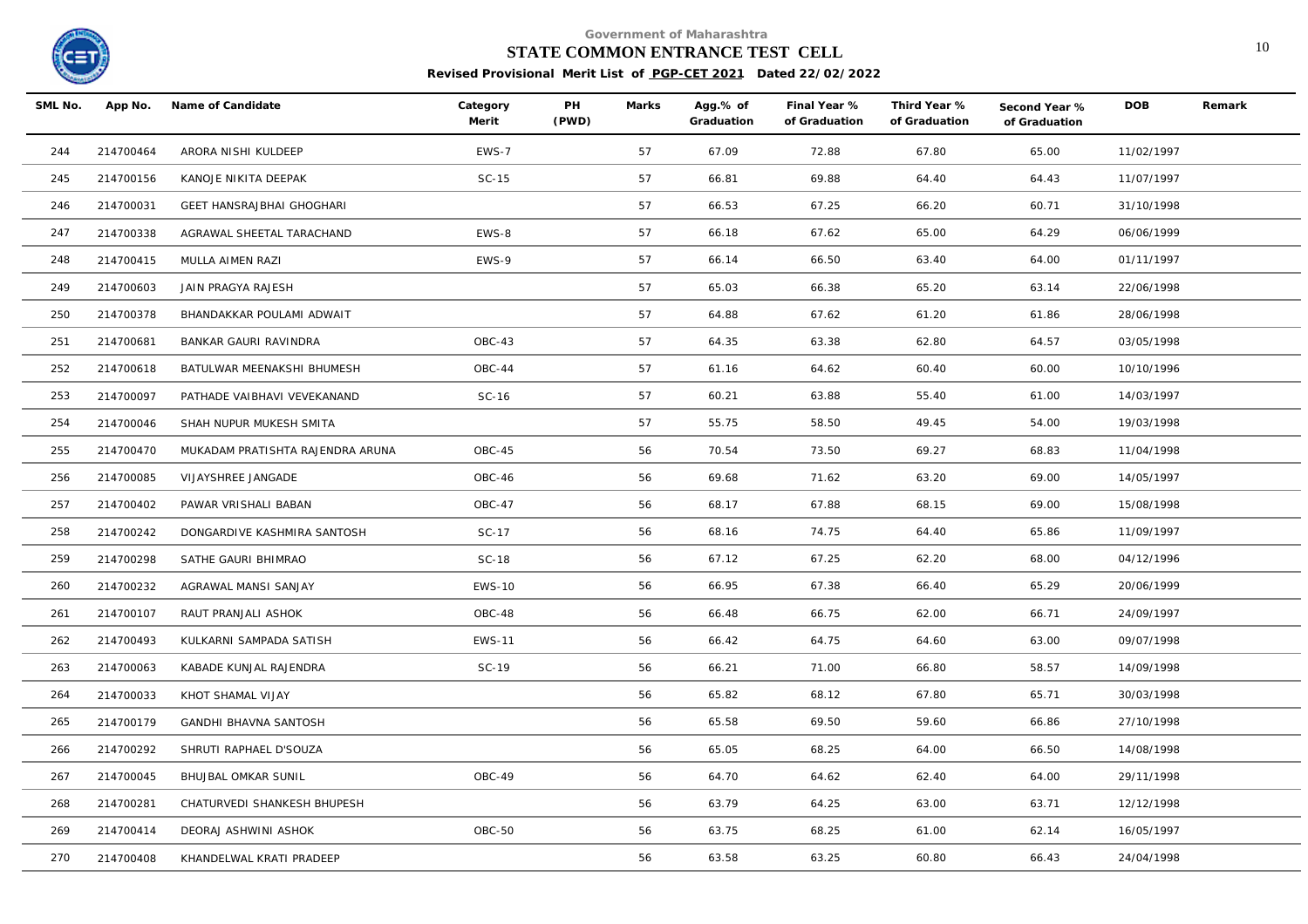

# **STATE COMMON ENTRANCE TEST CELL** 11

| SML No. |           | App No. Name of Candidate       | Category<br>Merit | PH<br>(PWD) | Marks | Agg.% of<br>Graduation | Final Year %<br>of Graduation | Third Year %<br>of Graduation | Second Year %<br>of Graduation | DOB        | Remark |
|---------|-----------|---------------------------------|-------------------|-------------|-------|------------------------|-------------------------------|-------------------------------|--------------------------------|------------|--------|
| 271     | 214700294 | KARWA MANSI RADHESHYAM          |                   |             | 56    | 63.54                  | 63.38                         | 67.40                         | 59.86                          | 26/01/1999 |        |
| 272     | 214700264 | SUWARNA PANJABRAO NEHARE        | OBC-51            |             | 56    | 62.70                  | 61.75                         | 61.40                         | 62.71                          | 14/04/1996 |        |
| 273     | 214700369 | MANSI PATIL                     | OBC-52            |             | 56    | 62.49                  | 65.62                         | 63.20                         | 62.71                          | 13/08/1999 |        |
| 274     | 214700390 | CHOUDHARY AYUSHI CHANDRAPRAKASH | OBC-53            |             | 56    | 62.35                  | 63.25                         | 58.60                         | 59.57                          | 11/06/1998 |        |
| 275     | 214700606 | MESHRAM SNEHAL ASHOK            | $SC-20$           |             | 56    | 61.89                  | 58.62                         | 60.80                         | 61.71                          | 12/10/1997 |        |
| 276     | 214700310 | KOTWAL SHEFALI SUSHIL           |                   |             | 56    | 61.75                  | 61.38                         | 63.80                         | 61.00                          | 14/01/1999 |        |
| 277     | 214700002 | VAIDYA SANIKA SACHIN            |                   |             | 56    | 61.52                  | 63.50                         | 57.76                         | 57.37                          | 16/05/1998 |        |
| 278     | 214700371 | KSHIPRA RAGHAVENDRA SHASTRI     |                   |             | 56    | 61.44                  | 63.62                         | 59.80                         | 59.57                          | 19/06/1998 |        |
| 279     | 214700171 | MANSI MUKUND AMBULKAR           |                   |             | 56    | 61.26                  | 60.62                         | 60.40                         | 59.71                          | 15/09/1997 |        |
| 280     | 214700494 | <b>JINCY RAJAN</b>              |                   |             | 56    | 61.12                  | 64.00                         | 57.00                         | 57.71                          | 06/12/1998 |        |
| 281     | 214700175 | MAVKAR SNEHAL SUNIL             |                   |             | 56    | 57.68                  | 57.50                         | 54.80                         | 60.29                          | 21/04/1998 |        |
| 282     | 214700482 | ROHANE RENUKA GUNWANTRAO        | OBC-54            |             | 55    | 68.42                  | 70.75                         | 69.20                         | 66.86                          | 20/03/1997 |        |
| 283     | 214700515 | HOLMUKHE PRUTHVIKA NANDKUMAR    | $SC-21$           |             | 55    | 66.70                  | 64.38                         | 67.20                         | 68.86                          | 24/07/1995 |        |
| 284     | 214700101 | BUDHWANI NIKITA PURSHOTTAM      |                   |             | 55    | 66.37                  | 71.00                         | 64.35                         | 61.05                          | 19/03/1998 |        |
| 285     | 214700078 | PUND CHETANA NARENDRA           | <b>OBC-55</b>     |             | 55    | 65.23                  | 67.00                         | 57.80                         | 64.57                          | 01/03/1998 |        |
| 286     | 214700671 | RATHOD SALONI RANGLAL           | DT/VJ-5           |             | 55    | 64.88                  | 68.75                         | 60.60                         | 64.00                          | 10/01/1996 |        |
| 287     | 214700534 | CHAVAN APOORVA PANDHARINATH     |                   |             | 55    | 64.74                  | 64.12                         | 64.60                         | 65.71                          | 16/06/1998 |        |
| 288     | 214700586 | MEGHA MOHANDAS                  |                   |             | 55    | 64.60                  | 67.62                         | 64.80                         | 64.71                          | 31/05/1998 |        |
| 289     | 214700672 | SOMDEB CHAKRABORTY              |                   |             | 55    | 64.14                  | 59.39                         | 63.52                         | 69.37                          | 21/07/1988 |        |
| 290     | 214700252 | KAWADE PRATIKSHA PRAKASH        |                   |             | 55    | 64.07                  | 68.25                         | 57.00                         | 64.43                          | 19/01/1999 |        |
| 291     | 214700036 | SARTAPE SHRUTIKA NITIN          | $SC-22$           |             | 55    | 63.75                  | 68.00                         | 60.20                         | 60.71                          | 07/07/1997 |        |
| 292     | 214700587 | SUBHEDAR MANSI MANGESH          |                   |             | 55    | 63.16                  | 63.25                         | 61.00                         | 60.29                          | 23/07/1998 |        |
| 293     | 214700163 | JANI KUNJ NITESH                |                   |             | 55    | 62.88                  | 63.12                         | 64.60                         | 60.71                          | 21/07/1998 |        |
| 294     | 214700610 | KHANDALE RUCHIRA BHARAT         | $SC-23$           |             | 55    | 61.61                  | 59.38                         | 59.60                         | 61.71                          | 07/11/1997 |        |
| 295     | 214700567 | DONGARE VAIBHAVI CHANDRAKANT    | DT/VJ-6           |             | 55    | 60.25                  | 59.00                         | 64.00                         | 61.71                          | 30/07/1998 |        |
| 296     | 214700446 | CHHEDA PALAK KALPESH            |                   |             | 55    | 59.89                  | 61.25                         | 59.20                         | 60.71                          | 08/08/1997 |        |
| 297     | 214700582 | KULKARNI ASHVINI SHASHIKANT     | <b>EWS-12</b>     |             | 55    | 59.86                  | 58.62                         | 55.60                         | 60.71                          | 17/09/1996 |        |
|         |           |                                 |                   |             |       |                        |                               |                               |                                |            |        |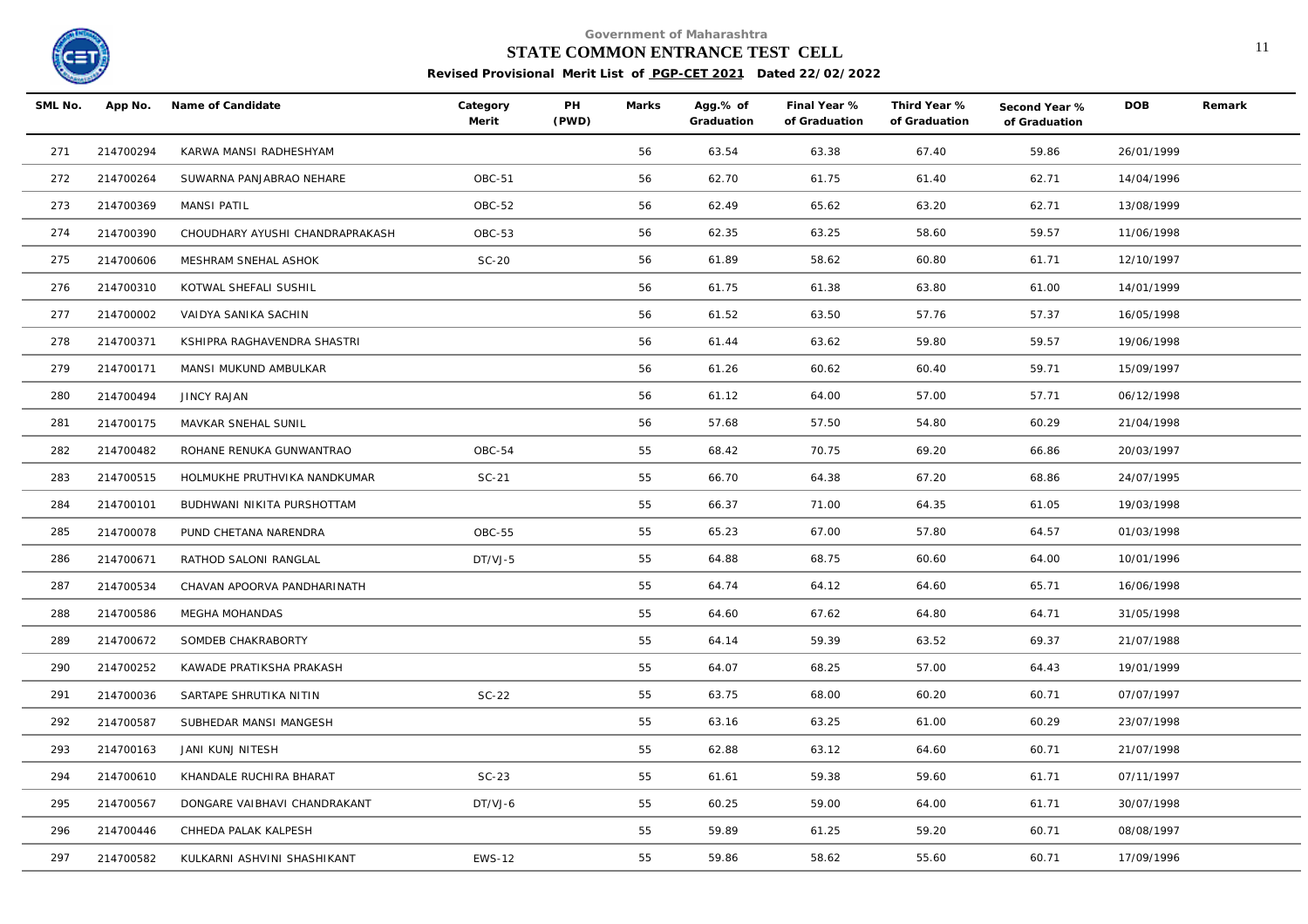

# **STATE COMMON ENTRANCE TEST CELL** 12

| SML No. | App No.   | Name of Candidate            | Category<br>Merit | PH<br>(PWD) | Marks | Agg.% of<br>Graduation | Final Year %<br>of Graduation | Third Year %<br>of Graduation | Second Year %<br>of Graduation | <b>DOB</b> | Remark |
|---------|-----------|------------------------------|-------------------|-------------|-------|------------------------|-------------------------------|-------------------------------|--------------------------------|------------|--------|
| 298     | 214700322 | DONGARE ROZA PRAMODKUMAR     | $SC-24$           |             | 55    | 59.72                  | 61.75                         | 57.80                         | 63.29                          | 25/07/1997 |        |
| 299     | 214700080 | SURBHI BANIYA                |                   |             | 55    | 58.80                  | 56.00                         | 58.00                         | 50.00                          | 22/04/1998 |        |
| 300     | 214700131 | KALANTRI GAYATRI GIRDHAR     |                   |             | 54    | 67.58                  | 66.88                         | 68.00                         | 69.43                          | 24/01/1999 |        |
| 301     | 214700469 | <b>BHAVESH SAHU</b>          |                   |             | 54    | 66.59                  | 66.20                         | 63.29                         | 63.89                          | 31/03/1997 |        |
| 302     | 214700189 | AKSHAY NIMJE                 |                   |             | 54    | 66.56                  | 70.00                         | 60.80                         | 65.14                          | 15/12/1997 |        |
| 303     | 214700312 | LEKHWANI RASHI SANJAY        |                   |             | 54    | 65.93                  | 72.00                         | 65.40                         | 62.14                          | 27/07/1997 |        |
| 304     | 214700180 | SHRADDHA CHANDAK             |                   |             | 54    | 65.47                  | 68.62                         | 60.60                         | 66.57                          | 17/03/1998 |        |
| 305     | 214700132 | ZAWARE PARTH SUNIL           |                   |             | 54    | 64.95                  | 66.75                         | 62.40                         | 63.71                          | 17/11/1998 |        |
| 306     | 214700205 | SHARMA JAYA JAIPRAKASH       |                   |             | 54    | 64.00                  | 69.12                         | 62.00                         | 61.71                          | 10/04/1999 |        |
| 307     | 214700074 | TIKHILE PRIYA JAYANT         | OBC-56            |             | 54    | 63.44                  | 66.25                         | 57.00                         | 64.71                          | 20/10/1997 |        |
| 308     | 214700059 | SUPEKAR TANUSHRI SHYAMRAJ    |                   |             | 54    | 62.67                  | 64.88                         | 61.40                         | 62.86                          | 24/08/1998 |        |
| 309     | 214700643 | ARSHIYA FAROOQUE SHAIKH      |                   |             | 54    | 62.60                  | 59.25                         | 61.60                         | 63.29                          | 22/11/1998 |        |
| 310     | 214700197 | DAGANI RAYMOL MOHAN RAO      |                   |             | 54    | 62.00                  | 60.75                         | 59.20                         | 61.14                          | 03/05/1998 |        |
| 311     | 214700051 | SAWANT JANHAVI MAHADEV       | <b>EWS-13</b>     |             | 54    | 60.88                  | 67.38                         | 63.38                         | 59.00                          | 02/04/1998 |        |
| 312     | 214700490 | KHARCHE VRUSHALI BALIRAM     | OBC-57            |             | 54    | 60.35                  | 60.88                         | 59.20                         | 56.29                          | 31/07/1998 |        |
| 313     | 214700206 | SATDEVE RAKSHA JITENDRA      | $SC-25$           |             | 54    | 60.11                  | 62.00                         | 56.80                         | 53.00                          | 27/10/1996 |        |
| 314     | 214700201 | SHENDE PRATIKSHA CHANDRAMANI | $SC-26$           |             | 54    | 57.72                  | 60.12                         | 52.20                         | 57.86                          | 22/12/1989 |        |
| 315     | 214700186 | SHINDIKAR YASHSHREE JAYANTA  |                   |             | 54    | 55.75                  | 57.12                         | 56.60                         | 56.57                          | 28/12/1997 |        |
| 316     | 214700476 | MAYURI SURESHRAO KANKAL      | OBC-58            |             | 53    | 70.67                  | 70.75                         | 67.40                         | 69.14                          | 13/11/1996 |        |
| 317     | 214700133 | KHARATMAL DEEPALI RAM        | $SC-27$           |             | 53    | 67.86                  | 72.12                         | 63.60                         | 63.43                          | 20/08/1997 |        |
| 318     | 214700626 | NAG DIVESH VINOD             | OBC-59            |             | 53    | 66.77                  | 70.88                         | 61.80                         | 61.86                          | 01/06/1995 |        |
| 319     | 214700666 | MAHAJAN MAITHILI DILIP       | $SC-28$           |             | 53    | 64.88                  | 67.00                         | 61.40                         | 64.71                          | 11/06/1997 |        |
| 320     | 214700584 | ALNURE VARSHA ROKDOBA        | NT 2 (NT-C)-2     |             | 53    | 64.32                  | 63.38                         | 65.40                         | 63.57                          | 26/09/1996 |        |
| 321     | 214700071 | PATTIWALE NIKITA VITTHAL     |                   |             | 53    | 63.79                  | 65.50                         | 64.00                         | 64.71                          | 18/01/1999 |        |
| 322     | 214700021 | GOKLANI RITUKA PRAKASH       |                   |             | 53    | 63.33                  | 59.00                         | 60.40                         | 66.71                          | 22/12/1998 |        |
| 323     | 214700280 | MADAVI KRUTIKA ARVIND        | $ST-4$            |             | 53    | 62.77                  | 68.25                         | 58.60                         | 58.14                          | 05/01/1996 |        |
| 324     | 214700384 | RASAL HARSHAL BHASKAR        | OBC-60            |             | 53    | 62.18                  | 69.25                         | 60.20                         | 58.71                          | 29/06/1997 |        |
|         |           |                              |                   |             |       |                        |                               |                               |                                |            |        |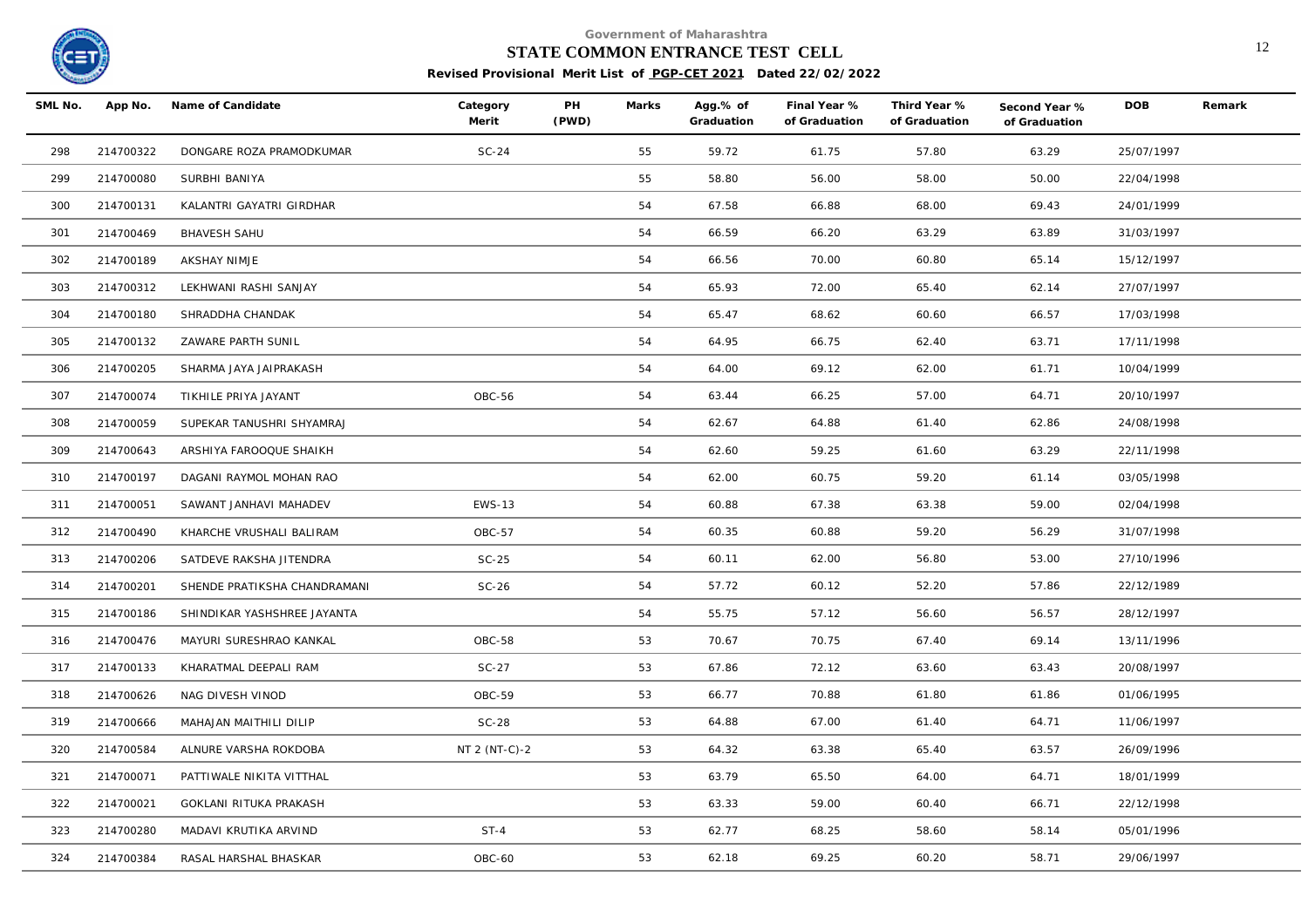

# **STATE COMMON ENTRANCE TEST CELL** 13

| SML No. | App No.   | Name of Candidate               | Category<br>Merit | PH<br>(PWD) | Marks | Agg.% of<br>Graduation | Final Year %<br>of Graduation | Third Year %<br>of Graduation | Second Year %<br>of Graduation | <b>DOB</b> | Remark |
|---------|-----------|---------------------------------|-------------------|-------------|-------|------------------------|-------------------------------|-------------------------------|--------------------------------|------------|--------|
| 325     | 214700440 | CHOPADE KSHITIJA RAVINDRA       | <b>OBC-61</b>     |             | 53    | 61.96                  | 65.00                         | 56.40                         | 64.29                          | 12/02/1997 |        |
| 326     | 214700668 | LOHIYA SHREYA VIPINKUMAR        |                   |             | 53    | 60.60                  | 63.00                         | 58.00                         | 57.71                          | 18/04/1998 |        |
| 327     | 214700246 | ABOLI NITIN PEDGAONKAR          |                   |             | 53    | 58.32                  | 62.50                         | 55.80                         | 56.00                          | 18/09/1997 |        |
| 328     | 214700224 | <b>GHADSE DIKSHA PRAJESH</b>    | $SC-29$           |             | 53    | 57.58                  | 57.75                         | 55.40                         | 62.14                          | 17/10/1996 |        |
| 329     | 214700285 | OTARI SHREYA MAHESH             | NT 1 (NT-B)-5     |             | 53    | 57.21                  | 63.75                         | 47.82                         | 55.86                          | 29/08/1998 |        |
| 330     | 214700644 | PADOL ANKITA PURUSHOTTAM        | OBC-62            |             | 53    | 56.60                  | 59.88                         | 51.80                         | 55.43                          | 02/11/1996 |        |
| 331     | 214700647 | DAKHANE RAJSHREE BHASKAR        | $SC-30$           |             | 53    | 55.44                  | 56.50                         | 53.69                         | 53.64                          | 11/02/1979 |        |
| 332     | 214700694 | VAISHNAVI SAKHARE               | OBC-63            |             | 52    | 72.09                  | 70.62                         | 62.20                         | 60.86                          | 24/02/1999 |        |
| 333     | 214700581 | IRKAR DIVYA MAYAPPA             | NT 2 (NT-C)-3     |             | 52    | 67.93                  | 71.50                         | 66.40                         | 70.86                          | 04/09/1997 |        |
| 334     | 214700188 | MULLA AAFICA MUNIR              |                   |             | 52    | 67.51                  | 70.00                         | 68.00                         | 63.86                          | 14/08/1997 |        |
| 335     | 214700204 | SHAH NIDHI KRISHNA              |                   |             | 52    | 66.89                  | 65.25                         | 61.27                         | 68.00                          | 20/11/1998 |        |
| 336     | 214700200 | PAWAR SAKSHI NITIN              |                   |             | 52    | 66.25                  | 68.00                         | 64.60                         | 64.00                          | 20/03/1998 |        |
| 337     | 214700299 | RUCHITA RAO CHILKAPURWAR        |                   |             | 52    | 66.21                  | 69.50                         | 62.40                         | 68.71                          | 13/11/1996 |        |
| 338     | 214700265 | SHAH RIA SANJAY KOMAL           |                   |             | 52    | 66.00                  | 68.25                         | 63.45                         | 61.17                          | 17/03/1998 |        |
| 339     | 214700176 | SHAIKH URUSA KHALID             |                   |             | 52    | 64.53                  | 63.62                         | 58.80                         | 63.86                          | 01/12/1997 |        |
| 340     | 214700492 | BHOLE MEGHANA GANESH            | OBC-64            |             | 52    | 63.66                  | 64.25                         | 59.23                         | 66.67                          | 05/05/1998 |        |
| 341     | 214700523 | FAROOQUI BUSHRA MOHD SALAHUDDIN |                   |             | 52    | 63.16                  | 65.00                         | 62.80                         | 57.71                          | 22/07/1998 |        |
| 342     | 214700612 | KADAM AKANKSHA MANIKRAO         |                   |             | 52    | 63.12                  | 63.38                         | 63.80                         | 61.86                          | 16/06/1997 |        |
| 343     | 214700526 | NEHA DEVIDAS BORSE              |                   |             | 52    | 62.46                  | 66.12                         | 60.20                         | 58.43                          | 28/12/1997 |        |
| 344     | 214700124 | BAMBLE DIPALEE BHAGWAN          | $ST-5$            |             | 52    | 62.07                  | 64.88                         | 60.20                         | 59.71                          | 10/02/1997 |        |
| 345     | 214700543 | PATEL INDRAYANI RAMKISHOR       |                   |             | 52    | 61.79                  | 65.88                         | 59.60                         | 61.57                          | 01/07/1997 |        |
| 346     | 214700221 | KHANDELWAL MAHIMA MANISH        |                   |             | 52    | 60.91                  | 65.50                         | 55.80                         | 57.00                          | 08/04/1998 |        |
| 347     | 214700185 | CHAVAN PRITI RAJABHAU           | DT/VJ-7           |             | 52    | 59.72                  | 59.88                         | 55.60                         | 60.29                          | 04/12/1997 |        |
| 348     | 214700574 | MALOKAR ASHWINI PRAMOD          | OBC-65            |             | 52    | 59.65                  | 58.62                         | 57.80                         | 60.29                          | 02/05/1997 |        |
| 349     | 214700622 | MAKTEDAR KAUSTUBH JITENDRA      |                   |             | 52    | 57.96                  | 54.25                         | 60.60                         | 58.00                          | 14/03/1997 |        |
| 350     | 214700693 | KOLHE NIKITA KRISHNA            | OBC-66            |             | 52    | 57.86                  | 57.38                         | 64.00                         | 56.29                          | 19/05/1997 |        |
| 351     | 214700685 | SHWETA SUSHIL NARVEKAR          |                   |             | 52    | 56.95                  | 59.50                         | 55.20                         | 58.86                          | 30/12/1997 |        |
|         |           |                                 |                   |             |       |                        |                               |                               |                                |            |        |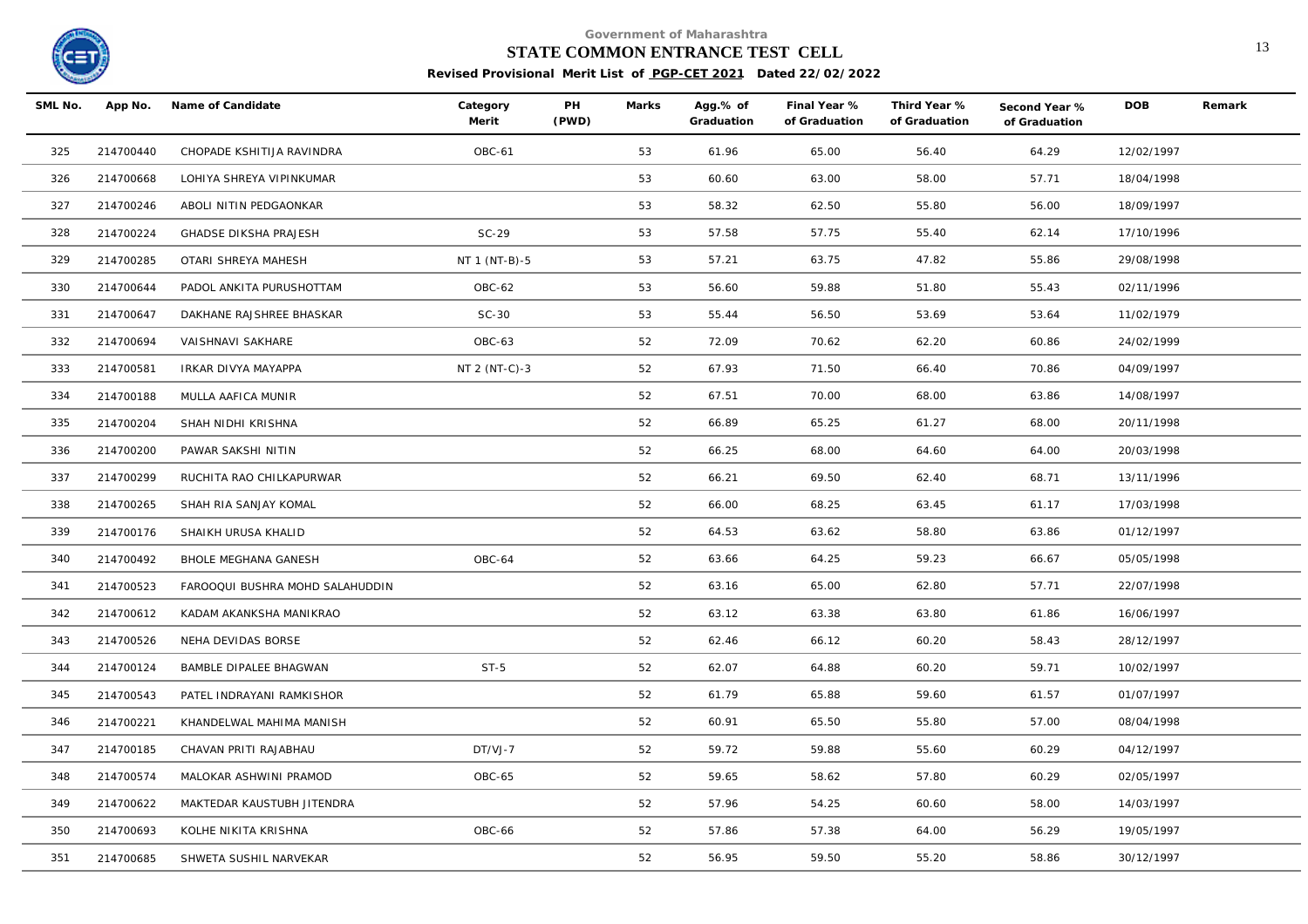

## **STATE COMMON ENTRANCE TEST CELL** 14

| SML No. | App No.   | Name of Candidate            | Category<br>Merit | PH<br>(PWD) | Marks | Agg.% of<br>Graduation | Final Year %<br>of Graduation | Third Year %<br>of Graduation | Second Year %<br>of Graduation | <b>DOB</b> | Remark |
|---------|-----------|------------------------------|-------------------|-------------|-------|------------------------|-------------------------------|-------------------------------|--------------------------------|------------|--------|
| 352     | 214700167 | DIPIKA JAISINGH JADHAV       | $SC-31$           |             | 52    | 55.68                  | 60.25                         | 53.83                         | 54.50                          | 20/05/1990 |        |
| 353     | 214700517 | MUKUND SHUBHANGI DILIP       | OBC-67            |             | 51    | 69.47                  | 68.25                         | 69.20                         | 70.00                          | 08/05/1997 |        |
| 354     | 214700683 | JADHAV SHIVANI SURESH        |                   |             | 51    | 68.95                  | 67.12                         | 66.00                         | 69.57                          | 01/06/1998 |        |
| 355     | 214700427 | THAKRE MINAKSHI SUDHIR       | OBC-68            |             | 51    | 68.11                  | 70.00                         | 64.40                         | 65.00                          | 11/06/1997 |        |
| 356     | 214700003 | ZAWAR PRANOTI RAJGOPAL       |                   |             | 51    | 67.79                  | 69.50                         | 61.80                         | 69.57                          | 18/11/1997 |        |
| 357     | 214700153 | APURVA SHRINIVAS MALSHETWAR  |                   |             | 51    | 67.72                  | 74.00                         | 66.40                         | 66.00                          | 08/04/1999 |        |
| 358     | 214700331 | PAWAR HARSHADA MAHENDRA      |                   |             | 51    | 66.67                  | 64.62                         | 64.80                         | 64.71                          | 04/04/1998 |        |
| 359     | 214700349 | BALPANDE MINAKSHI CHARANLAL  | OBC-69            |             | 51    | 65.58                  | 71.12                         | 57.40                         | 64.43                          | 23/06/1998 |        |
| 360     | 214700260 | RIDDHI KHANDETOD             |                   |             | 51    | 65.30                  | 70.88                         | 62.00                         | 60.00                          | 07/02/1997 |        |
| 361     | 214700448 | AMBADE SARA ANAND            | $SC-32$           |             | 51    | 64.70                  | 66.38                         | 62.00                         | 66.71                          | 29/09/1997 |        |
| 362     | 214700579 | TOSHNIWAL BHAKTI GOKULDAS    |                   |             | 51    | 64.49                  | 63.88                         | 62.40                         | 67.86                          | 23/01/1999 |        |
| 363     | 214700552 | WAGHMARE PRIYANKA DATTATRYA  | $SC-33$           |             | 51    | 63.68                  | 68.50                         | 59.20                         | 63.86                          | 22/11/1996 |        |
| 364     | 214700225 | MUDSSIR MAQSUD SHEIKH        |                   |             | 51    | 62.70                  | 66.38                         | 59.80                         | 63.86                          | 08/01/1998 |        |
| 365     | 214700023 | ZAD SANJANA SURESH           | OBC-70            |             | 51    | 62.07                  | 67.75                         | 60.92                         | 62.50                          | 24/04/1995 |        |
| 366     | 214700102 | MHASKE CHETANA SHIVAJI       | <b>OBC-71</b>     |             | 51    | 61.68                  | 66.62                         | 55.80                         | 59.86                          | 09/09/1998 |        |
| 367     | 214700634 | MUKUND SHRUTI SUNIL          |                   |             | 51    | 61.68                  | 63.00                         | 65.00                         | 60.14                          | 16/03/1997 |        |
| 368     | 214700368 | WAGHUMBARE RUTUJA BAPURAO    | OBC-72            |             | 51    | 61.19                  | 62.50                         | 63.00                         | 65.00                          | 17/02/1999 |        |
| 369     | 214700230 | <b>GOMES STEFEE PETER</b>    |                   |             | 51    | 61.19                  | 59.88                         | 57.60                         | 63.86                          | 16/06/1998 |        |
| 370     | 214700432 | NIKITA MUKUND BHAIK          | $ST-6$            |             | 51    | 61.02                  | 63.00                         | 61.00                         | 60.57                          | 15/04/1998 |        |
| 371     | 214700539 | SALVE ABHINAV RAVIKANT       |                   |             | 51    | 60.07                  | 57.25                         | 57.60                         | 59.86                          | 21/11/1998 |        |
| 372     | 214700631 | DHAGE KOMAL SHRIKRUSHNA      |                   |             | 51    | 59.47                  | 60.50                         | 58.00                         | 62.00                          | 19/01/1999 |        |
| 373     | 214700563 | BURDE APEKSHA SHANKARRAO     |                   |             | 51    | 57.75                  | 59.12                         | 55.40                         | 59.00                          | 22/06/1997 |        |
| 374     | 214700266 | DEOLANKAR APURVA DILLIP      |                   |             | 51    | 57.72                  | 60.50                         | 56.80                         | 54.57                          | 11/10/1998 |        |
| 375     | 214700227 | PATHAK SAGRIKA PRASHANT MAYA |                   |             | 51    | 55.96                  | 57.88                         | 55.45                         | 51.83                          | 31/10/1998 |        |
| 376     | 214700541 | PAWAR SANIKA MANOJ           |                   |             | 51    | 55.20                  | 58.40                         | 52.12                         | 51.16                          | 25/09/1998 |        |
| 377     | 214700674 | BHAGWAT AMRUTA ASHUTOSH      |                   |             | 50    | 69.80                  | 69.25                         | 68.80                         | 68.86                          | 21/09/1998 |        |
| 378     | 214700661 | RADHIKA RAMESH SAWAL         |                   |             | 50    | 69.79                  | 67.88                         | 66.80                         | 73.57                          | 24/04/1998 |        |
|         |           |                              |                   |             |       |                        |                               |                               |                                |            |        |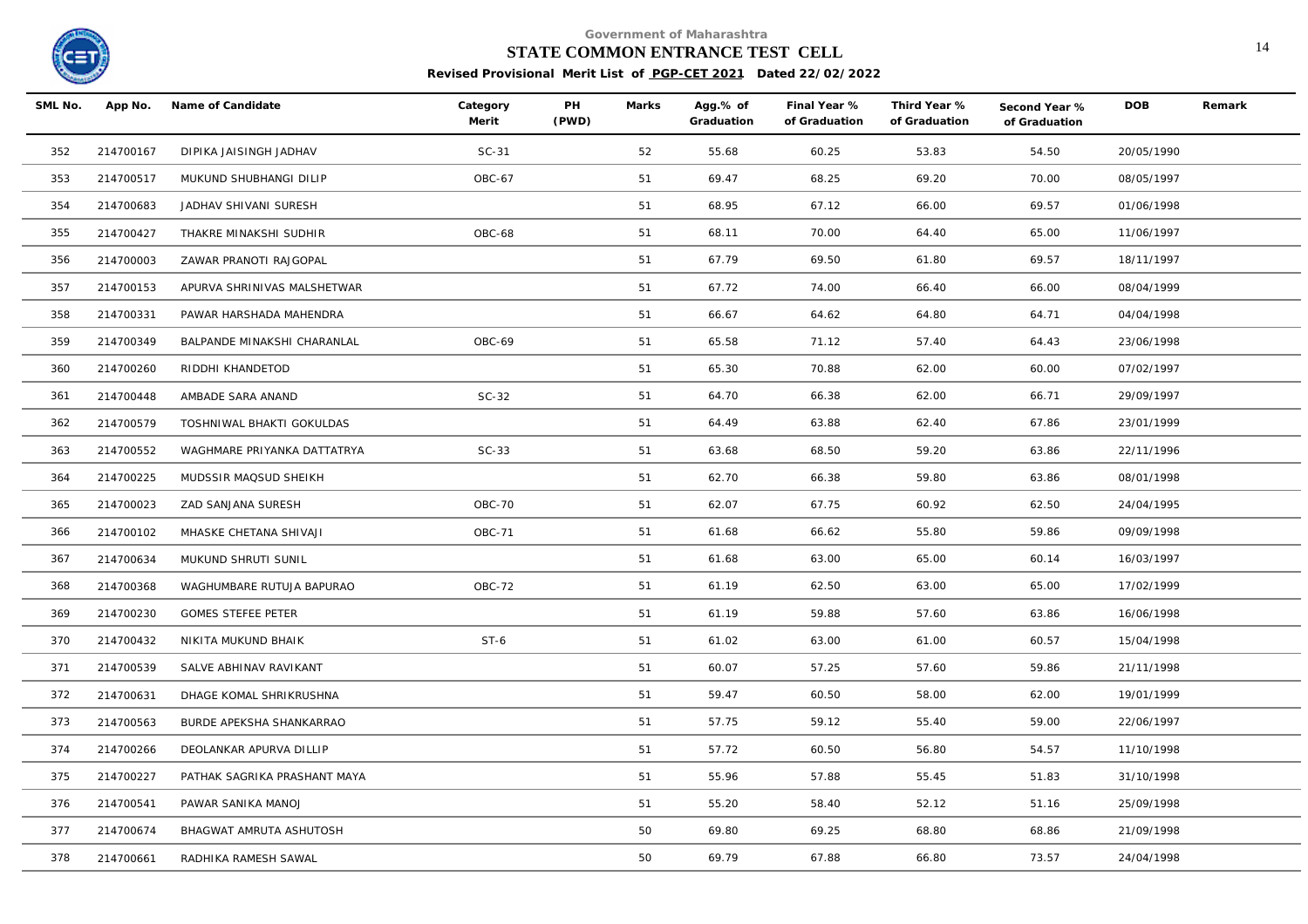

# **STATE COMMON ENTRANCE TEST CELL** 15

| SML No. | App No.   | Name of Candidate                        | Category<br>Merit | PH<br>(PWD) | Marks | Agg.% of<br>Graduation | Final Year %<br>of Graduation | Third Year %<br>of Graduation | Second Year %<br>of Graduation | <b>DOB</b> | Remark |
|---------|-----------|------------------------------------------|-------------------|-------------|-------|------------------------|-------------------------------|-------------------------------|--------------------------------|------------|--------|
| 379     | 214700600 | SHAH HIRAL HITENDRA                      |                   |             | 50    | 69.19                  | 70.75                         | 66.60                         | 66.00                          | 26/09/1997 |        |
| 380     | 214700443 | SHINDE NAMRATA NIVRUTTI                  | OBC-73            |             | 50    | 68.32                  | 73.75                         | 70.60                         | 61.86                          | 03/02/1997 |        |
| 381     | 214700282 | <b>BUTE AARSHA MAHESH</b>                | NT 1 (NT-B)-6     |             | 50    | 65.19                  | 67.62                         | 65.08                         | 63.33                          | 03/07/1999 |        |
| 382     | 214700613 | SUNIDHI MAHAVIR MEHTA VANKUDRE           |                   |             | 50    | 65.16                  | 65.38                         | 65.80                         | 65.71                          | 06/04/1996 |        |
| 383     | 214700463 | PALLAVI NANDKUMAR BHORE                  |                   |             | 50    | 65.09                  | 63.25                         | 65.80                         | 65.57                          | 17/03/1996 |        |
| 384     | 214700318 | WADHWANI JYOTI MANOHAR                   |                   |             | 50    | 64.88                  | 67.75                         | 63.20                         | 61.86                          | 17/05/1998 |        |
| 385     | 214700569 | PUND KAJAL AWADHUT                       | OBC-74            |             | 50    | 64.46                  | 66.62                         | 60.60                         | 61.14                          | 06/06/1997 |        |
| 386     | 214700283 | BATKULWAR GAYATRI TUKARAM                |                   |             | 50    | 64.25                  | 67.38                         | 60.00                         | 62.57                          | 12/08/1998 |        |
| 387     | 214700472 | JAIN AKSHITA HASMUKH                     |                   |             | 50    | 64.12                  | 71.43                         | 62.00                         | 65.33                          | 16/10/1997 |        |
| 388     | 214700487 | ROHANE RAVINA RAJENDRA                   | OBC-75            |             | 50    | 63.51                  | 66.00                         | 60.80                         | 60.43                          | 03/08/1997 |        |
| 389     | 214700289 | VISHWAMBHARE MADHURI JANKIRAM            | OBC-76            |             | 50    | 63.44                  | 66.62                         | 64.40                         | 64.14                          | 15/01/1997 |        |
| 390     | 214700564 | ADITI NITIN LOHAREKAR                    |                   |             | 50    | 63.30                  | 66.50                         | 62.40                         | 61.14                          | 24/06/1997 |        |
| 391     | 214700053 | AACHAL BIRELLIWAR                        |                   |             | 50    | 63.30                  | 65.38                         | 64.20                         | 64.29                          | 28/10/1998 |        |
| 392     | 214700507 | SAKSHI JEETENDRA NERLE                   |                   |             | 50    | 62.95                  | 64.38                         | 61.60                         | 63.57                          | 05/04/1997 |        |
| 393     | 214700035 | PATEL SOHAIL ARIF                        |                   |             | 50    | 62.88                  | 65.00                         | 62.80                         | 65.86                          | 06/03/1999 |        |
| 394     | 214700430 | BHAGAT ADITI RAJENDRA                    | OBC-77            |             | 50    | 62.18                  | 62.50                         | 61.20                         | 62.86                          | 09/07/1999 |        |
| 395     | 214700209 | ANSARI SADAF NAAZ MOHD A SAMEE<br>ANSARI | OBC-78            |             | 50    | 62.18                  |                               | 62.40                         | 59.71                          | 07/04/1997 |        |
| 396     | 214700509 | KASHYAP MONALI SUDESH                    | NT 2 (NT-C)-4     |             | 50    | 62.14                  | 65.38                         | 58.40                         | 58.71                          | 18/04/1997 |        |
| 397     | 214700329 | KAVIRAJWAR PRADNYA MANOJ                 | OBC-79            |             | 50    | 61.51                  | 65.50                         | 60.00                         | 57.43                          | 15/07/1996 |        |
| 398     | 214700347 | GORE VARSHA SANJAY                       | $SC-34$           |             | 50    | 60.95                  | 61.12                         | 59.40                         | 59.00                          | 09/05/1996 |        |
| 399     | 214700193 | GAJBHIYE ASHWINI SUNIL                   | $SC-35$           |             | 50    | 60.14                  | 66.50                         | 54.20                         | 57.43                          | 13/12/1997 |        |
| 400     | 214700383 | POKHARNA RAHUL RAMESH                    | <b>EWS-14</b>     |             | 50    | 58.28                  | 59.00                         | 56.40                         | 54.43                          | 18/04/1990 |        |
| 401     | 214700511 | CHAVHAN ROHINI NITIN                     | DT/VJ-8           |             | 50    | 57.92                  | 61.00                         | 60.60                         | 57.14                          | 24/05/1995 |        |
| 402     | 214700270 | RATHOD BHOOMI SANJAY MINAL               | NT 1 (NT-B)-7     |             | 50    | 57.14                  | 60.62                         | 50.55                         | 54.67                          | 16/05/1998 |        |
| 403     | 214700703 | POOJA BARWAL                             |                   |             | 50    | 55.33                  | 54.62                         | 54.60                         | 54.29                          | 29/11/1996 |        |
| 404     | 214700445 | DIXIT MRUNAL RAJENDRA                    |                   |             | 49    | 70.28                  | 70.38                         | 65.40                         | 68.14                          | 06/12/1996 |        |
| 405     | 214700642 | PATIL NAMRATA KRISHNAT                   |                   |             | 49    | 66.25                  | 64.88                         | 66.60                         | 68.00                          | 18/03/1998 |        |
|         |           |                                          |                   |             |       |                        |                               |                               |                                |            |        |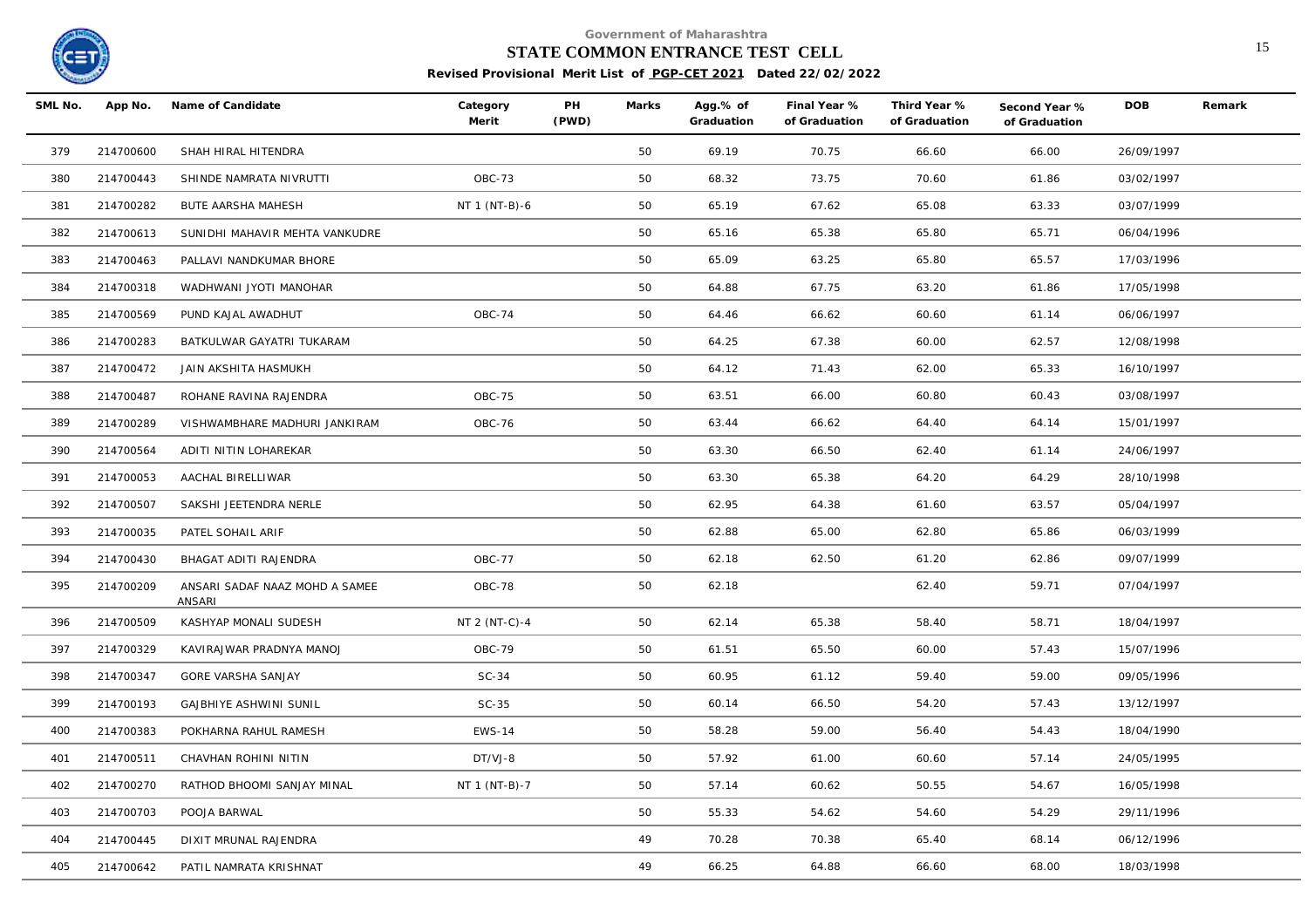

# **STATE COMMON ENTRANCE TEST CELL** 16

| SML No. | App No.   | Name of Candidate              | Category<br>Merit | PH<br>(PWD) | Marks | Agg.% of<br>Graduation | Final Year %<br>of Graduation | Third Year %<br>of Graduation | Second Year %<br>of Graduation | <b>DOB</b> | Remark |
|---------|-----------|--------------------------------|-------------------|-------------|-------|------------------------|-------------------------------|-------------------------------|--------------------------------|------------|--------|
| 406     | 214700158 | JHA SUSHMITA RANJIT            |                   |             | 49    | 64.04                  | 67.12                         | 60.40                         | 66.14                          | 10/08/1998 |        |
| 407     | 214700441 | DESAI NIDHI VINOD              |                   |             | 49    | 63.62                  | 63.38                         | 60.00                         | 66.00                          | 09/07/1998 |        |
| 408     | 214700226 | VISHWAKARMA NEERAJ SIKANDAR    |                   |             | 49    | 62.88                  | 64.38                         | 60.60                         | 58.43                          | 12/01/1999 |        |
| 409     | 214700120 | WAYDANDE SNEHA SUBHASH         | $SC-36$           |             | 49    | 62.04                  | 68.88                         | 59.60                         | 58.14                          | 06/04/1998 |        |
| 410     | 214700585 | CHHAJED SNEHA RAJENDRA         |                   |             | 49    | 61.72                  | 59.25                         | 62.20                         | 59.86                          | 03/10/1998 |        |
| 411     | 214700393 | MAHAJAN NAMRATA RAJENDRA       | OBC-80            |             | 49    | 61.24                  | 65.25                         | 57.20                         | 61.83                          | 25/07/1992 |        |
| 412     | 214700424 | SAVLA ANKITA KISHOR            |                   |             | 49    | 60.98                  | 61.25                         | 62.40                         | 60.00                          | 03/09/1996 |        |
| 413     | 214700679 | BAWALE ANKITA BHAGWAT          |                   |             | 49    | 60.07                  | 64.12                         | 58.60                         | 57.29                          | 09/10/1997 |        |
| 414     | 214700196 | GAIKWAD MAHIMA NAVNATH         |                   |             | 49    | 59.47                  | 57.88                         | 53.00                         | 61.86                          | 06/05/1998 |        |
| 415     | 214700628 | FUNDE SANDEEP BABASAHEB        | NT 3 (NT-D)-1     |             | 49    | 58.91                  | 55.50                         | 56.40                         | 58.71                          | 25/05/1998 |        |
| 416     | 214700140 | DEVYANI KHUTEMATE              | OBC-81            |             | 49    | 58.67                  | 60.25                         | 57.00                         | 57.57                          | 31/01/1998 |        |
| 417     | 214700475 | SATPUTE SHUBHAM DILIP          | NT 2 (NT-C)-5     |             | 49    | 57.12                  | 56.25                         | 52.40                         | 58.14                          | 14/04/1996 |        |
| 418     | 214700636 | HARSHITA JAIN                  |                   |             | 49    | 55.36                  | 58.88                         | 57.20                         | 54.71                          | 14/04/1997 |        |
| 419     | 214700155 | JAJU RAGHURAJ VIJAY            | <b>EWS-15</b>     |             | 49    | 55.19                  | 54.00                         | 52.60                         | 54.57                          | 20/08/1996 |        |
| 420     | 214700029 | SHAH PRIYA KAUSHIK             |                   |             | 48    | 69.82                  | 69.12                         | 60.40                         | 67.71                          | 15/06/1997 |        |
| 421     | 214700577 | JADHAV POOJA ARJUN             | DT/VJ-9           |             | 48    | 66.32                  | 71.75                         | 63.60                         | 65.29                          | 24/11/1997 |        |
| 422     | 214700602 | BATHRE NAMRATA TRILOKCHAND     |                   |             | 48    | 65.79                  | 64.50                         | 63.20                         | 64.71                          | 26/04/1998 |        |
| 423     | 214700214 | VEEBHA SUDAM JADHAO            | DT/VJ-10          |             | 48    | 65.75                  | 71.75                         | 63.60                         | 65.57                          | 05/05/1997 |        |
| 424     | 214700684 | PARCHANI VITHIKA KAMLESH MAMTA |                   |             | 48    | 65.75                  | 67.25                         | 56.36                         | 66.67                          | 10/10/1998 |        |
| 425     | 214700233 | MANDAVILLI SUNAINA RAO         |                   |             | 48    | 65.09                  | 66.50                         | 65.00                         | 61.86                          | 02/09/1998 |        |
| 426     | 214700327 | KALE KRUTIKA ISHWARRAO         | OBC-82            |             | 48    | 64.56                  | 70.25                         | 56.20                         | 61.57                          | 30/04/1998 |        |
| 427     | 214700688 | ASHWINI GOVIND KUMBHAR         | OBC-83            |             | 48    | 64.39                  | 65.88                         | 61.80                         | 62.29                          | 03/07/1997 |        |
| 428     | 214700367 | SANKHE MANASI SHRIKANT         | NT 3 (NT-D)-2     |             | 48    | 64.24                  | 74.00                         | 59.44                         | 60.43                          | 29/07/1998 |        |
| 429     | 214700303 | PRACHI MESTRY                  | OBC-84            |             | 48    | 64.04                  | 67.88                         | 61.80                         | 62.43                          | 24/11/1997 |        |
| 430     | 214700062 | SAROKTE NEHA PRAVIN            | $ST-7$            |             | 48    | 62.39                  | 63.88                         | 58.20                         | 62.00                          | 02/09/1998 |        |
| 431     | 214700168 | SHRIVASTAVA VAISHNAVI VILAS    |                   |             | 48    | 61.68                  | 61.25                         | 57.20                         | 60.29                          | 07/01/1998 |        |
| 432     | 214700575 | KOTHARI SAKSHI SUDHIR          |                   |             | 48    | 61.58                  | 61.12                         | 65.60                         | 60.57                          | 06/05/1998 |        |
|         |           |                                |                   |             |       |                        |                               |                               |                                |            |        |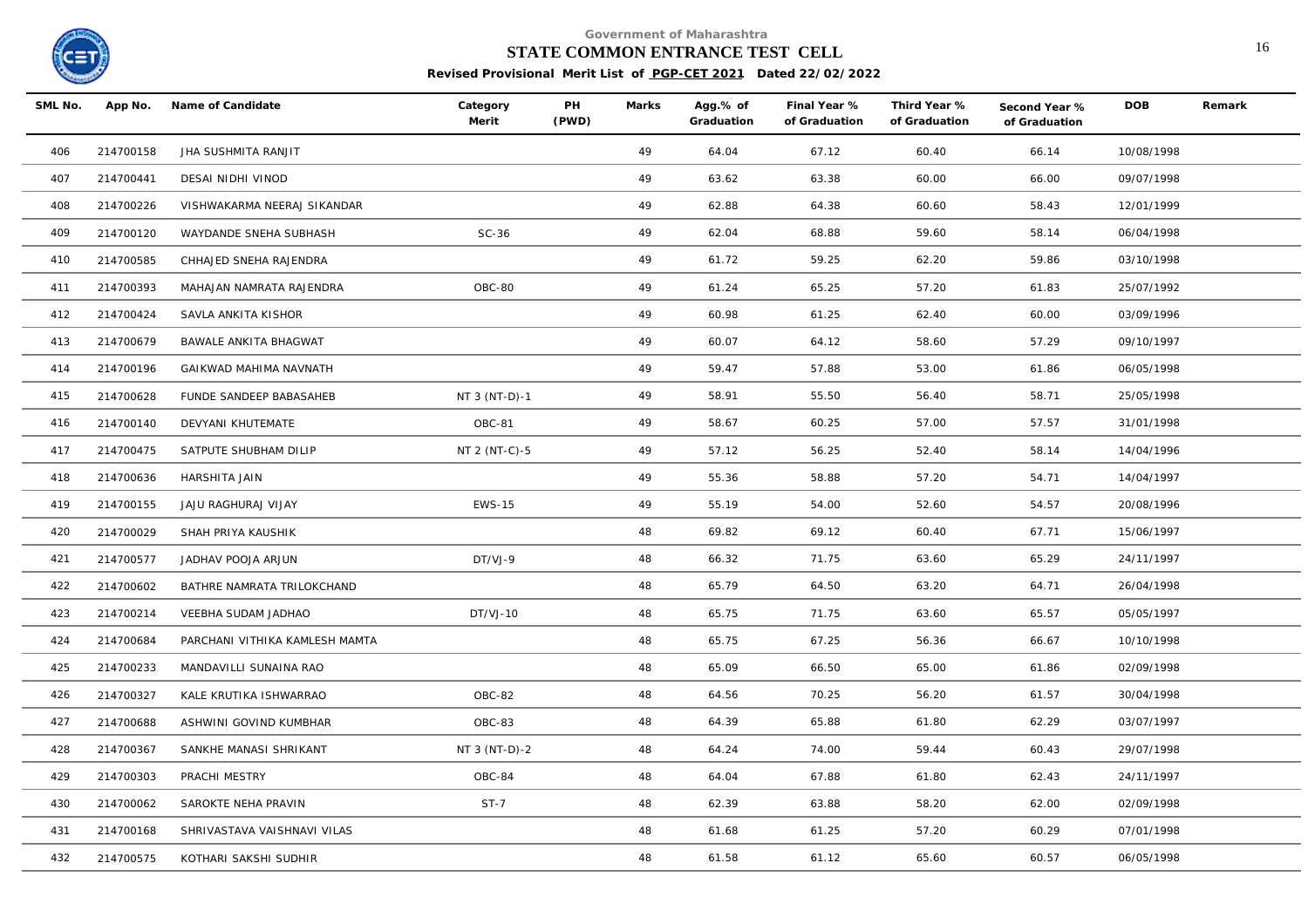

## **STATE COMMON ENTRANCE TEST CELL** 17

| SML No. |           | App No. Name of Candidate             | Category<br>Merit | PH<br>(PWD) | Marks | Agg.% of<br>Graduation | Final Year %<br>of Graduation | Third Year %<br>of Graduation | Second Year %<br>of Graduation | <b>DOB</b> | Remark |
|---------|-----------|---------------------------------------|-------------------|-------------|-------|------------------------|-------------------------------|-------------------------------|--------------------------------|------------|--------|
| 433     | 214700109 | PRIYANKA SAHU                         | <b>EWS-16</b>     |             | 48    | 61.33                  | 61.12                         | 59.00                         | 63.57                          | 06/04/1999 |        |
| 434     | 214700198 | KHEDEKAR VAISHNAV ANIL                | OBC-85            |             | 48    | 61.30                  | 61.38                         | 62.60                         | 62.71                          | 14/07/1995 |        |
| 435     | 214700650 | BIND RUKMINI MAHENDRA                 |                   |             | 48    | 60.70                  | 62.12                         | 60.80                         | 57.29                          | 14/05/1996 |        |
| 436     | 214700147 | VISHAKHA NARENDRA PATIL               | OBC-86            |             | 48    | 60.53                  | 70.00                         | 54.78                         | 55.57                          | 20/07/1998 |        |
| 437     | 214700557 | MUNDADA BHAGYASHRI SHRINIVAS          |                   |             | 48    | 60.14                  | 61.50                         | 62.40                         | 61.29                          | 21/05/1997 |        |
| 438     | 214700473 | JAISWAR PRATIKSHA VIJAYBAHADUR        |                   |             | 48    | 58.63                  | 62.50                         | 56.60                         | 58.43                          | 02/09/1998 |        |
| 439     | 214700554 | BHANPURAWALA AJAB ZAINUDDIN           |                   |             | 48    | 57.43                  | 58.88                         | 59.00                         | 55.50                          | 08/10/1994 |        |
| 440     | 214700484 | JOSHI SHIKHI GHANSHYAM<br>CHANDRAKALA |                   |             | 48    | 55.86                  | 55.00                         | 51.27                         | 58.67                          | 24/10/1997 |        |
| 441     | 214700499 | AMISHA ANAND ANGLE                    |                   |             | 48    | 49.75                  | 53.75                         | 50.55                         | 41.33                          | 30/09/1992 |        |
| 442     | 214700555 | GAIKWAD TRUPTI RAJENDRA               | $SC-37$           |             | 47    | 66.70                  | 63.62                         | 66.20                         | 64.29                          | 30/09/1997 |        |
| 443     | 214700648 | SHINDE DARSHANA NETAJI                | OBC-87            |             | 47    | 65.05                  | 66.62                         | 62.40                         | 64.29                          | 30/12/1997 |        |
| 444     | 214700419 | ANIJA NAIR                            |                   |             | 47    | 64.60                  | 70.25                         | 61.20                         | 62.29                          | 19/12/1998 |        |
| 445     | 214700530 | PATHAK ADITI RAMESH                   |                   |             | 47    | 64.11                  | 63.25                         | 72.00                         | 54.43                          | 12/03/1998 |        |
| 446     | 214700108 | BHAD PRANAY PARASRAM                  | NT 1 (NT-B)-8     |             | 47    | 63.58                  | 62.50                         | 60.80                         | 65.57                          | 23/07/1995 |        |
| 447     | 214700081 | MAWASI DEEPALI RAMESH                 | $ST-8$            |             | 47    | 63.51                  | 67.62                         | 62.20                         | 62.29                          | 18/12/1996 |        |
| 448     | 214700105 | RITANSHU SANJAY AUTADE                | OBC-88            |             | 47    | 63.33                  | 66.88                         | 64.20                         | 61.71                          | 22/04/1999 |        |
| 449     | 214700641 | GORE YOGITA DEVIDAS                   |                   |             | 47    | 60.28                  | 64.12                         | 57.20                         | 58.29                          | 01/02/1997 |        |
| 450     | 214700449 | CHOPADE SWATEJA SUBHASH               | $SC-38$           |             | 47    | 58.49                  | 55.38                         | 58.40                         | 58.57                          | 29/03/1996 |        |
| 451     | 214700621 | SHAH SHRUSHTI AMUL                    |                   |             | 47    | 58.32                  | 64.00                         | 54.80                         | 55.71                          | 28/10/1997 |        |
| 452     | 214700017 | ADHAL PRANALI SITARAM                 | $ST-9$            |             | 47    | 57.86                  | 62.25                         | 55.20                         | 56.86                          | 30/12/1993 |        |
| 453     | 214700253 | BHANGARE UJJWAL PRAKASH               | ST-10             |             | 47    | 57.51                  | 63.38                         | 53.40                         | 57.14                          | 24/08/1996 |        |
| 454     | 214700268 | TOSHNIWAL PAYAL UMESH                 |                   |             | 47    | 56.84                  | 58.25                         | 57.00                         | 52.86                          | 09/09/1997 |        |
| 455     | 214700286 | SHAIKH SAMIYA AYUBKHAN                | OBC-89            |             | 47    | 6.17                   | 62.00                         | 59.20                         | 60.14                          | 23/10/1998 |        |
| 456     | 214700306 | PRATIKSHA ASHOKRAO SHINDE             |                   |             | 46    | 67.51                  | 71.50                         | 65.60                         | 67.43                          | 26/02/1997 |        |
| 457     | 214700211 | CHAVAN AMRUTA VASANT                  |                   |             | 46    | 65.63                  | 69.12                         | 67.69                         | 65.67                          | 07/01/1998 |        |
| 458     | 214700421 | MALOKAR SAKSHI SANJAY                 | OBC-90            |             | 46    | 64.77                  | 68.88                         | 63.60                         | 61.57                          | 18/07/1998 |        |
| 459     | 214700054 | TIKEKAR SHWETALI SUDHIR               |                   |             | 46    | 64.70                  | 61.88                         | 62.00                         | 63.71                          | 30/10/1998 |        |
|         |           |                                       |                   |             |       |                        |                               |                               |                                |            |        |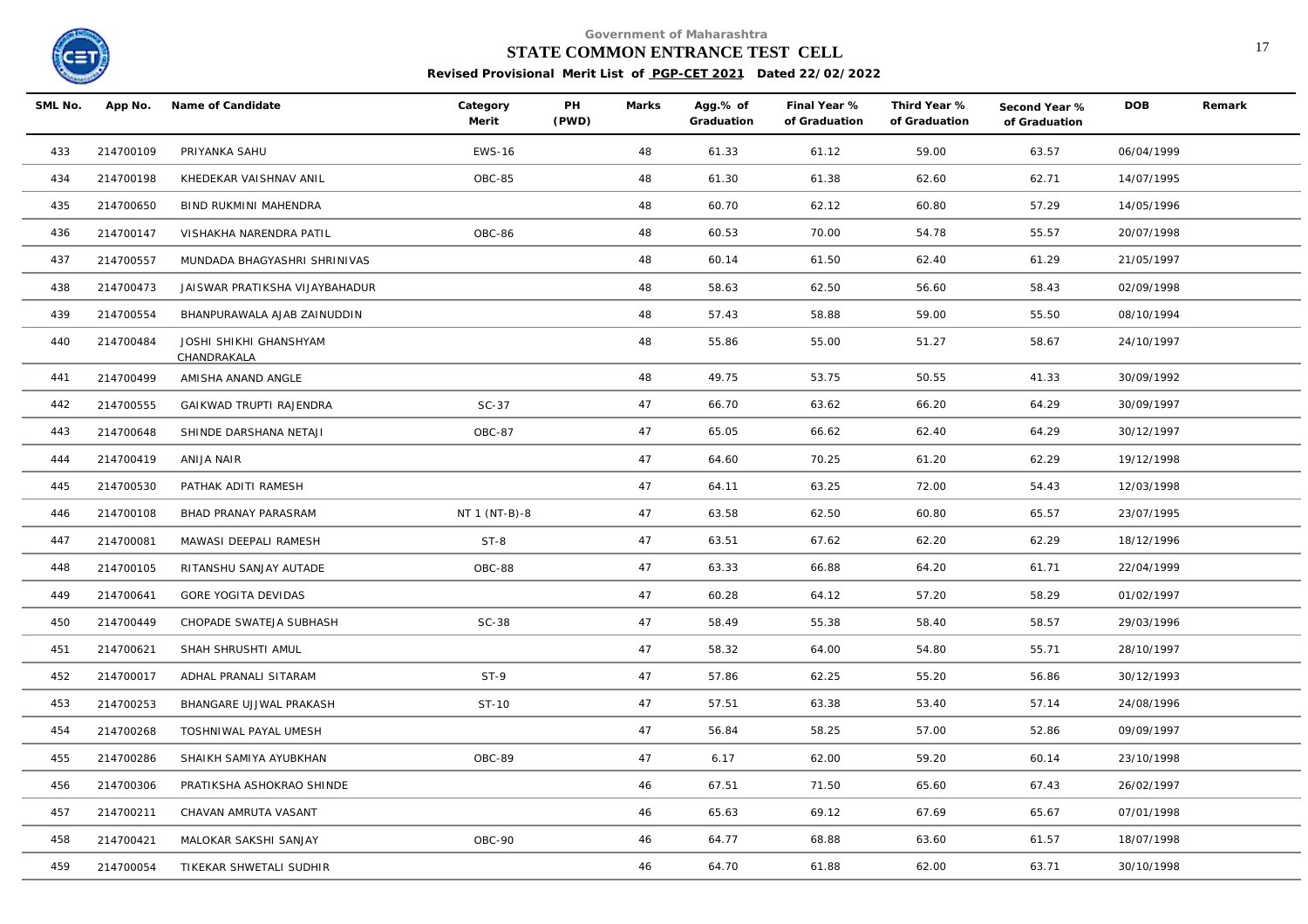

# **STATE COMMON ENTRANCE TEST CELL** 18

| SML No. | App No.   | Name of Candidate                     | Category<br>Merit | $\mathsf{PH}$<br>(PWD) | Marks | Agg.% of<br>Graduation | Final Year %<br>of Graduation | Third Year %<br>of Graduation | Second Year %<br>of Graduation | <b>DOB</b> | Remark |
|---------|-----------|---------------------------------------|-------------------|------------------------|-------|------------------------|-------------------------------|-------------------------------|--------------------------------|------------|--------|
| 460     | 214700272 | MUNOT AARTI PRAKASHCHAND              |                   |                        | 46    | 64.35                  | 67.12                         | 62.00                         | 60.29                          | 08/06/1999 |        |
| 461     | 214700401 | <b>GIRE ARCHANA MAROTI</b>            |                   |                        | 46    | 63.79                  | 69.12                         | 62.20                         | 64.43                          | 17/03/1995 |        |
| 462     | 214700707 | MUNDHE SMITA SURESH                   | NT 3 (NT-D)-3     |                        | 46    | 62.88                  | 69.62                         | 65.80                         | 56.71                          | 16/09/1997 |        |
| 463     | 214700516 | INGALE VISHAKHA RAJU                  | NT 1 (NT-B)-9     |                        | 46    | 62.42                  | 65.50                         | 57.60                         | 61.43                          | 27/05/1996 |        |
| 464     | 214700084 | KARANDE TANVI VAIBHAV                 | $SC-39$           |                        | 46    | 62.11                  | 62.00                         | 65.40                         | 59.14                          | 04/01/1997 |        |
| 465     | 214700456 | TANNIR SANJANA RAVINDRA               | OBC-91            |                        | 46    | 61.72                  | 67.38                         | 55.20                         | 58.29                          | 28/03/1997 |        |
| 466     | 214700675 | PATIL RAJASHRI SAMBHAJI               |                   |                        | 46    | 61.58                  | 69.12                         | 64.60                         | 57.71                          | 01/06/1997 |        |
| 467     | 214700529 | MUKNE NIKITA BHAGWATRAO               |                   |                        | 46    | 61.02                  | 60.38                         | 56.80                         | 61.86                          | 18/04/1997 |        |
| 468     | 214700691 | KOKAL DIVYA LALIT                     |                   |                        | 46    | 60.63                  | 61.00                         | 55.00                         | 65.86                          | 10/12/1997 |        |
| 469     | 214700234 | AHIREKAR ANIKET RAMCHANDRA            | <b>EWS-17</b>     |                        | 46    | 60.39                  | 64.12                         | 57.20                         | 57.29                          | 09/09/1997 |        |
| 470     | 214700447 | KHAN UNEZA JAVED                      |                   |                        | 46    | 59.76                  | 62.40                         | 57.41                         | 56.00                          | 21/12/1998 |        |
| 471     | 214700356 | SIDDIQUI AYESHA SALIM AHMED           |                   |                        | 46    | 57.73                  | 54.00                         | 54.40                         | 60.43                          | 31/03/1996 |        |
| 472     | 214700444 | BANGAR KOMAL GAUTAM                   | $SC-40$           |                        | 46    | 57.60                  | 59.38                         | 54.00                         | 52.83                          | 21/01/1993 |        |
| 473     | 214700333 | DANDE VAISHNAVI VIJAYRAO              |                   |                        | 46    | 57.44                  | 56.25                         | 54.80                         | 57.29                          | 26/02/1997 |        |
| 474     | 214700337 | SHEIKH KAYANATH BANU MOHAMAD<br>JAFAR |                   |                        | 46    | 56.54                  | 59.38                         | 56.80                         | 57.29                          | 20/08/1995 |        |
| 475     | 214700608 | VAISHNAVI ASHISH RATHOD               | $DT/VJ-11$        |                        | 46    | 17.83                  | 56.25                         | 52.35                         | 60.00                          | 17/06/1995 |        |
| 476     | 214700195 | NANDALA PRANITA VENKATY               |                   |                        | 45    | 99.85                  | 75.33                         | 65.33                         | 63.71                          | 07/07/1998 |        |
| 477     | 214700528 | SHRUTI MAHAJAN                        |                   |                        | 45    | 63.02                  | 63.75                         | 61.00                         | 61.29                          | 12/01/1998 |        |
| 478     | 214700465 | AADITI SUNIL DESHPANDE                |                   |                        | 45    | 62.46                  | 58.25                         | 45.60                         | 60.29                          | 16/12/1997 |        |
| 479     | 214700238 | VAIDKAR TEJASWINI PANDURANG           | NT 2 (NT-C)-6     |                        | 45    | 61.71                  | 69.12                         | 58.40                         | 59.43                          | 11/01/1997 |        |
| 480     | 214700485 | DUSHING SIYONA SANJAY                 | SC-41             |                        | 45    | 61.54                  | 66.79                         | 61.00                         | 57.57                          | 17/11/1996 |        |
| 481     | 214700467 | MALBHAGE POOJA BABURAO                | OBC-92            | YES                    | 45    | 57.19                  | 59.50                         | 56.00                         | 52.86                          | 25/04/1996 |        |
| 482     | 214700172 | BORDE GAYATRI VIJAY                   |                   |                        | 45    | 56.28                  | 60.38                         | 54.40                         | 51.86                          | 21/08/1998 |        |
| 483     | 214700502 | ALFAIZ JAKIR TAMBOLI                  | OBC-93            |                        | 45    | 55.86                  | 52.38                         | 56.40                         | 56.86                          | 18/03/1998 |        |
| 484     | 214700404 | CHAVHAN HARSHADA HANWANTRAO           |                   |                        | 45    | 54.21                  | 59.12                         | 55.40                         | 55.86                          | 15/09/1997 |        |
| 485     | 214700698 | MAMTA SAHOO                           |                   |                        | 44    | 72.25                  | 70.62                         | 66.80                         | 73.43                          | 08/02/1998 |        |
| 486     | 214700437 | MUNIYAR KANIKA DINESH                 |                   |                        | 44    | 70.49                  | 69.12                         | 71.40                         | 70.86                          | 06/06/1997 |        |
|         |           |                                       |                   |                        |       |                        |                               |                               |                                |            |        |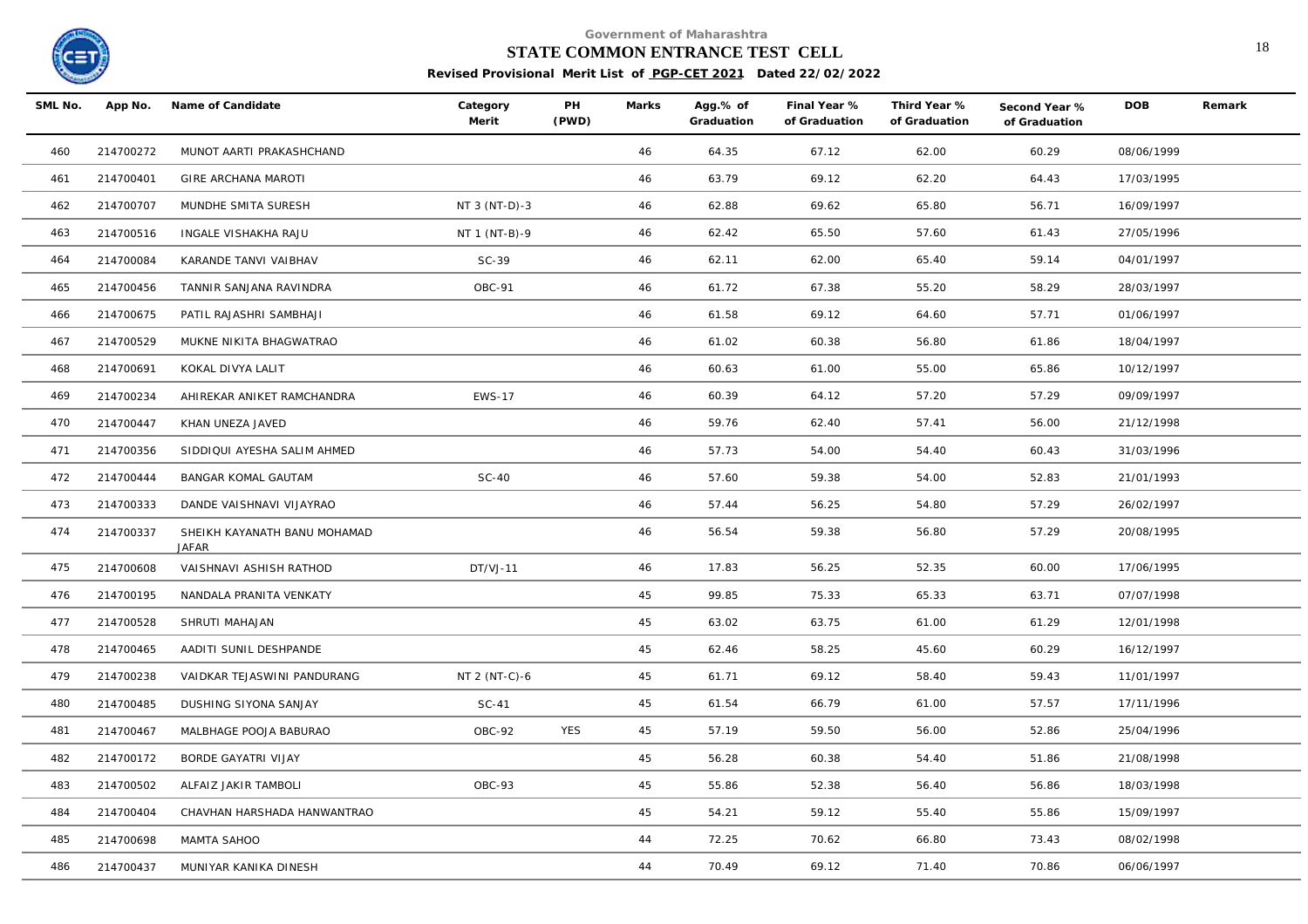

# **STATE COMMON ENTRANCE TEST CELL** 19

| SML No. |           | App No. Name of Candidate     | Category<br>Merit | PH<br>(PWD) | Marks | Agg.% of<br>Graduation | Final Year %<br>of Graduation | Third Year %<br>of Graduation | Second Year %<br>of Graduation | <b>DOB</b> | Remark |
|---------|-----------|-------------------------------|-------------------|-------------|-------|------------------------|-------------------------------|-------------------------------|--------------------------------|------------|--------|
| 487     | 214700479 | DESHMUKH SHIVANI VIJAY        |                   |             | 44    | 65.72                  | 68.12                         | 61.20                         | 62.86                          | 13/09/1998 |        |
| 488     | 214700570 | KHANDALE GAYATRI SUBHASH      |                   |             | 44    | 64.34                  | 69.38                         | 60.40                         | 59.86                          | 15/08/1996 |        |
| 489     | 214700700 | RUPDA PRIYANSHI MANOJ         |                   |             | 44    | 64.21                  | 68.00                         | 64.80                         | 60.00                          | 26/08/1998 |        |
| 490     | 214700050 | POTDAR PRIYANKA DHANANJAY     | OBC-94            |             | 44    | 62.56                  | 62.75                         | 62.40                         | 62.71                          | 07/06/1996 |        |
| 491     | 214700616 | JAWALIKAR AISHWARYA NARSINH   |                   |             | 44    | 62.11                  | 67.00                         | 61.60                         | 63.43                          | 02/02/1998 |        |
| 492     | 214700460 | DONGRE JANHVI VIJAY           | OBC-95            |             | 44    | 60.04                  | 63.88                         | 58.20                         | 54.14                          | 07/12/1998 |        |
| 493     | 214700455 | GAVIT MEGHA ASHOK             | ST-11             |             | 44    | 59.79                  | 59.88                         | 62.40                         | 58.14                          | 17/01/1997 |        |
| 494     | 214700524 | THAWRANI SONALI SANJAY        |                   |             | 44    | 58.00                  | 57.88                         | 57.60                         | 57.00                          | 27/11/1995 |        |
| 495     | 214700596 | DODANI NIKITA LALCHAND        |                   |             | 44    | 57.96                  | 61.38                         | 58.60                         | 60.00                          | 29/06/1996 |        |
| 496     | 214700079 | KAJALE SACHIN MOHAN           | OBC-96            |             | 44    | 57.75                  | 62.88                         | 53.60                         | 53.86                          | 24/02/1998 |        |
| 497     | 214700187 | THOOL NIKITA BHASKAR          | $SC-42$           |             | 44    | 57.65                  | 59.38                         | 60.00                         | 54.43                          | 12/09/1996 |        |
| 498     | 214700645 | KULKARNI AKANKSHA UMESH       |                   |             | 44    | 57.02                  | 61.12                         | 57.40                         | 55.43                          | 08/04/1997 |        |
| 499     | 214700638 | SURYAWANSHI MANOJ SHANKARRAO  | $SC-43$           |             | 44    | 54.43                  | 57.00                         | 55.00                         | 55.43                          | 25/06/1996 |        |
| 500     | 214700387 | HINDUJA SIMRAN ISHWARLAL      |                   |             | 43    | 71.61                  | 68.00                         | 64.00                         | 68.43                          | 19/11/1996 |        |
| 501     | 214700279 | SADAR TRUPTI ARUN             | $SC-44$           |             | 43    | 68.60                  | 69.43                         | 63.60                         | 68.88                          | 02/11/1996 |        |
| 502     | 214700459 | NIKHADE DHANASHRI NARENDRA    | $SC-45$           |             | 43    | 66.04                  | 65.12                         | 64.40                         | 62.71                          | 12/10/1997 |        |
| 503     | 214700403 | KARNAHKE JAYSHREE RAVI        | ST-12             |             | 43    | 59.47                  | 60.12                         | 56.00                         | 62.57                          | 17/08/1997 |        |
| 504     | 214700360 | JANGHEL BHAVNA NIRMAL         | OBC-97            |             | 43    | 59.26                  | 58.75                         | 55.40                         | 61.14                          | 02/07/1996 |        |
| 505     | 214700625 | KANKUTE SAMPADA SUBHASHRAO    | $SC-46$           |             | 43    | 58.88                  | 58.12                         | 55.60                         | 62.57                          | 07/09/1996 |        |
| 506     | 214700111 | KIRTANE CHAITALI VIKAS        | $SC-47$           |             | 43    | 57.16                  | 58.88                         | 56.60                         | 60.43                          | 14/02/1996 |        |
| 507     | 214700098 | PATIL RUCHI KISHOR            | OBC-98            |             | 42    | 63.37                  | 64.38                         | 65.40                         | 61.00                          | 08/01/1998 |        |
| 508     | 214700379 | KANNAO VAIDEHI VIVEK          |                   |             | 42    | 62.67                  | 64.62                         | 57.60                         | 62.86                          | 10/10/1998 |        |
| 509     | 214700578 | PORE YASH JITENDRA            | OBC-99            |             | 42    | 61.33                  | 63.25                         | 55.80                         | 61.57                          | 11/08/1998 |        |
| 510     | 214700376 | KHARCHE KALYANI SANJAY        | OBC-100           |             | 42    | 60.53                  | 64.00                         | 55.20                         | 62.57                          | 05/05/1998 |        |
| 511     | 214700263 | NIKITA RAMKISHAN ZAGADE       | OBC-101           |             | 42    | 59.47                  | 63.12                         | 63.80                         | 59.86                          | 24/06/1997 |        |
| 512     | 214700353 | PATTNAIK PRACHI HARIBOLA      |                   |             | 42    | 59.16                  | 63.38                         | 56.60                         | 56.14                          | 12/04/1995 |        |
| 513     | 214700308 | GANDOTRA JANHAVI BALBIR NISHA |                   |             | 42    | 59.11                  | 61.62                         | 56.18                         | 58.00                          | 25/12/1995 |        |
|         |           |                               |                   |             |       |                        |                               |                               |                                |            |        |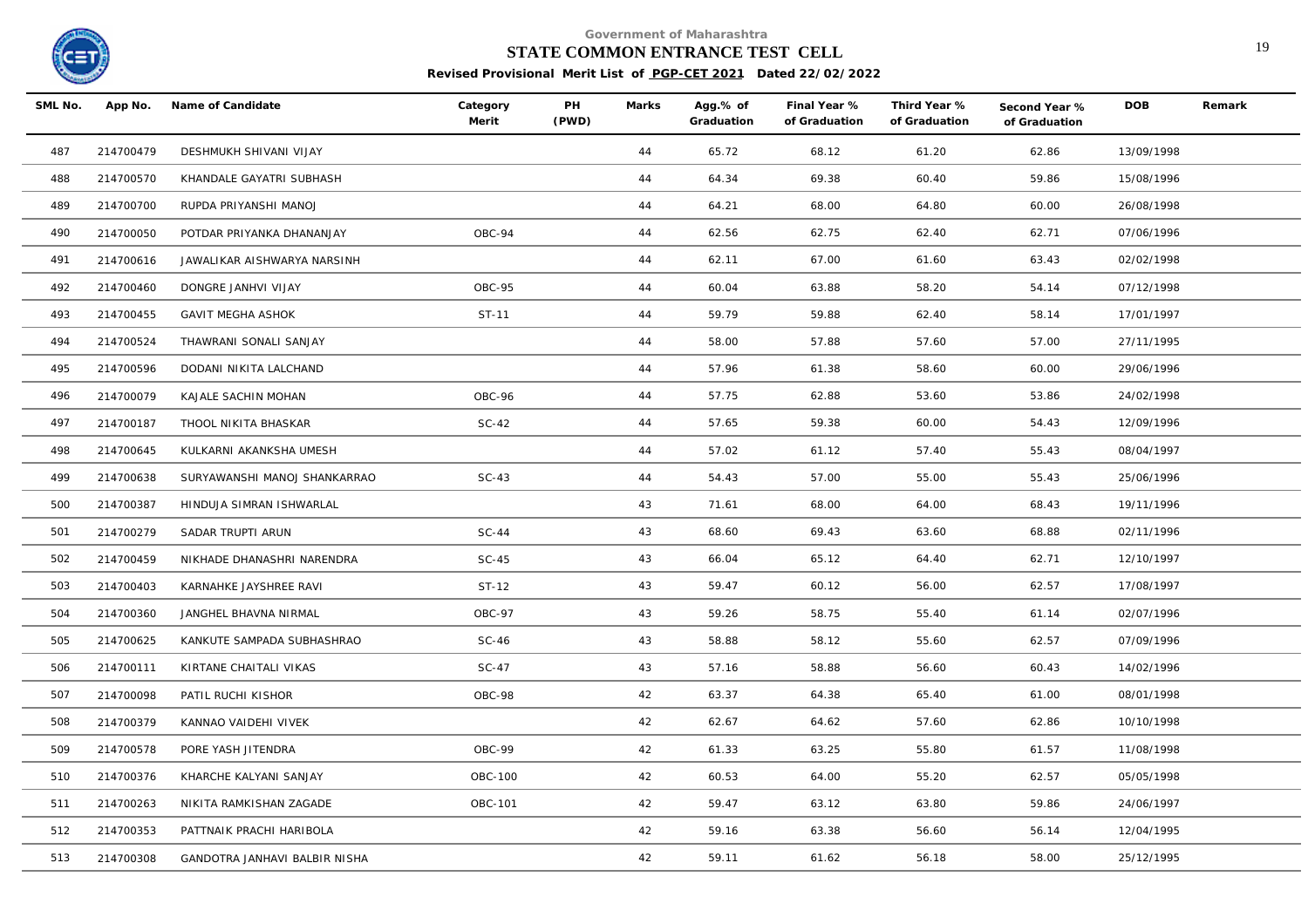

## **STATE COMMON ENTRANCE TEST CELL** 20

| SML No. | App No.   | Name of Candidate                 | Category<br>Merit | PH<br>(PWD) | Marks | Agg.% of<br>Graduation | Final Year %<br>of Graduation | Third Year %<br>of Graduation | Second Year %<br>of Graduation | <b>DOB</b> | Remark |
|---------|-----------|-----------------------------------|-------------------|-------------|-------|------------------------|-------------------------------|-------------------------------|--------------------------------|------------|--------|
| 514     | 214700637 | PATIL DIVYA SURAJ                 | OBC-102           |             | 42    | 59.09                  | 59.25                         | 54.60                         | 55.14                          | 20/06/1997 |        |
| 515     | 214700288 | INGLE GAURI SHRIDHAR              |                   |             | 42    | 58.25                  | 62.12                         | 54.20                         | 55.14                          | 09/09/1997 |        |
| 516     | 214700320 | BOTE MUGDHA BALASAHEB             | ST-13             |             | 42    | 58.00                  | 66.43                         | 55.00                         | 56.17                          | 09/07/1998 |        |
| 517     | 214700354 | PARMAR NEHA SURESH                | $DT/VJ-12$        |             | 42    | 57.72                  | 62.38                         | 51.40                         | 56.14                          | 30/03/1997 |        |
| 518     | 214700706 | SRIVASTAV JAISHREE VIRENDRA KUMAR |                   |             | 42    | 56.71                  | 55.25                         | 55.60                         | 61.29                          | 25/07/1995 |        |
| 519     | 214700453 | INAMDAR FIRDOS HATIM              |                   |             | 42    | 56.39                  | 57.12                         | 54.80                         | 54.57                          | 06/01/1994 |        |
| 520     | 214700423 | RUTUJA RANJENDRA PIMPARWAR        |                   |             | 42    | 56.14                  | 59.50                         | 59.00                         | 52.86                          | 15/01/1996 |        |
| 521     | 214700409 | JAISWAL RUCHIKA ATUL              | OBC-103           |             | 42    | 55.86                  | 60.62                         | 53.20                         | 53.86                          | 01/02/1998 |        |
| 522     | 214700486 | UTTEKAR DIKSHA ABA                |                   |             | 41    | 65.97                  | 75.33                         | 63.78                         | 57.71                          | 19/03/1999 |        |
| 523     | 214700617 | GORE POONAM JAYRAM                | NT 3 (NT-D)-4     |             | 41    | 61.79                  | 63.00                         | 59.80                         | 61.29                          | 12/05/1997 |        |
| 524     | 214700633 | <b>GAJBHIYE SWEJAL ANIL</b>       | <b>SC-48</b>      |             | 41    | 61.30                  | 60.38                         | 62.40                         | 61.14                          | 10/04/1997 |        |
| 525     | 214700173 | SIMRAN CLEARENCE CORREA           |                   |             | 41    | 59.61                  | 62.50                         | 58.40                         | 59.86                          | 03/06/1998 |        |
| 526     | 214700462 | TACHTODE SHREYA RAMESH            | $SC-49$           |             | 41    | 59.51                  | 61.62                         | 58.40                         | 58.86                          | 06/09/1998 |        |
| 527     | 214700425 | DIVYA DEVENDER VARMA              |                   |             | 41    | 59.30                  | 63.38                         | 60.40                         | 57.43                          | 19/05/1996 |        |
| 528     | 214700229 | KOMAL SANJAY BHOSALE              |                   |             | 41    | 58.92                  | 63.75                         | 57.38                         | 57.83                          | 14/07/1998 |        |
| 529     | 214700601 | VARGHESE ASHLEY EDWARD            |                   |             | 41    | 57.55                  | 55.90                         | 53.41                         | 54.21                          | 19/10/1998 |        |
| 530     | 214700686 | UMA SANJAY SUPE                   |                   |             | 41    | 56.07                  | 56.75                         | 54.73                         | 53.17                          | 19/02/1999 |        |
| 531     | 214700629 | PAWAR AKSHAY ANURATH              |                   |             | 41    | 55.72                  | 55.12                         | 56.20                         | 56.14                          | 14/04/1997 |        |
| 532     | 214700407 | CHORDIA BHAGYASHREE RAJESH        |                   |             | 40    | 80.89                  | 80.89                         | 69.22                         | 69.14                          | 28/09/1998 |        |
| 533     | 214700583 | PRACHI MISAL                      | OBC-104           |             | 40    | 67.86                  | 66.75                         | 71.40                         | 67.86                          | 17/07/1997 |        |
| 534     | 214700216 | YADAV MADHUMITA HARBHAWAN         |                   |             | 40    | 62.39                  | 64.75                         | 57.20                         | 61.71                          | 20/05/1998 |        |
| 535     | 214700680 | ATRAM RUCHIKA SAVINANDAN          | ST-14             |             | 40    | 62.34                  | 67.00                         | 59.20                         | 59.57                          | 13/05/1997 |        |
| 536     | 214700313 | UKEY ANUPAMA RAVINDRA             | NT 1 (NT-B)-10    |             | 40    | 62.11                  | 71.25                         | 57.00                         | 57.29                          | 15/10/1995 |        |
| 537     | 214700452 | KADAM TEJASWINI DILIP             |                   |             | 40    | 61.37                  | 66.88                         | 57.60                         | 58.57                          | 20/12/1995 |        |
| 538     | 214700702 | SHETHIYA RANI RAJENDRA            |                   |             | 40    | 61.11                  | 53.22                         | 54.00                         | 61.71                          | 16/04/1997 |        |
| 539     | 214700589 | THALE MADHURANI YOGESH            | OBC-105           |             | 40    | 51.37                  | 57.75                         | 56.80                         | 57.14                          | 09/10/1998 |        |
| 540     | 214700392 | BHADANGE SURYABHAN VALMIK         | NT 3 (NT-D)-5     |             | 39    | 57.09                  | 55.38                         | 54.40                         | 56.00                          | 01/01/1987 |        |
|         |           |                                   |                   |             |       |                        |                               |                               |                                |            |        |